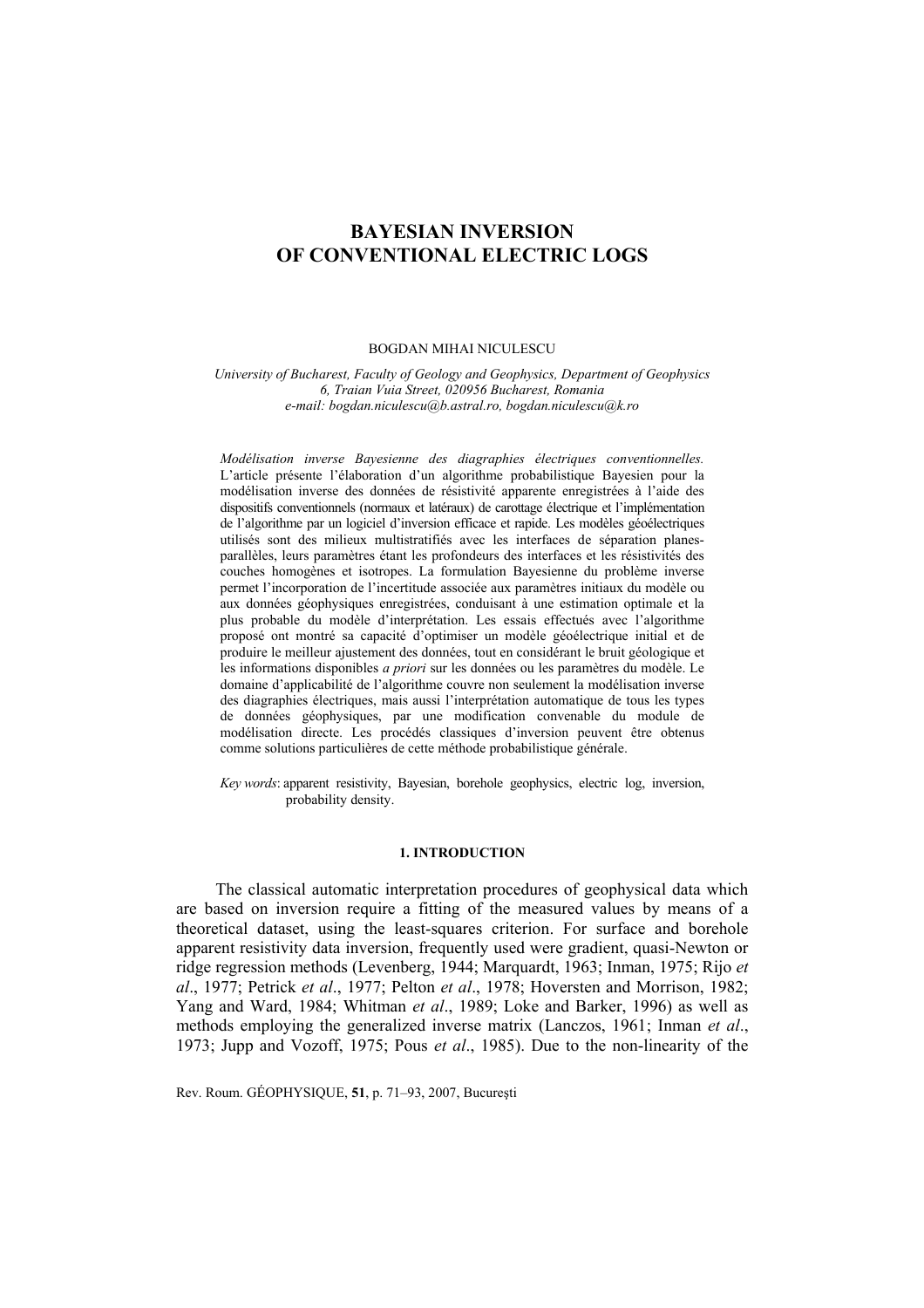inverse problem, the geophysical interpretation model results from an iterative minimization procedure.

The main problem that apparent resistivity data inverse modeling has to deal with is the non-uniqueness of the solution caused by the existence of multiple equivalent geoelectric models. Also, it is possible that the obtained solution, depending on the selection of the initial geoelectric model, may not correspond to the geological reality or modify the *a priori* known parameters and constraints included in the initial model. The disadvantage of such an approach is related to convergence problems that may arise during the inverse modeling. Also, the likelihood of errors affecting the *a priori* information is ignored, even if this kind of information usually has a low degree of confidence.

From the probabilities theory perspective, the mathematical bases for using *a priori* information in the inverse modeling were elaborated by Goltsman (1971), Tarantola and Valette (1982), Jackson and Matsuura (1985) and Tarantola (1987), comprehensive overviews of this method being given by Mosegaard and Tarantola (2002, 2005). Up to now, the probabilistic inversion techniques have been applied for the interpretation of seismic data (Duijndam, 1988) and surface apparent resistivity surveys (Andersen *et al*., 2003; Malinverno and Torres-Verdin, 2000; Pous *et al*., 1987). The application of Bayes' theorem (1763) allows combining the information provided by the observational data with other types of information, geological or not, related to the parameters of the interpretation model or the constraints which may be applied to these parameters. The probabilistic treatment of observational data, *a priori* information and constraints, within the inverse modeling, leads to obtaining a unique solution in agreement with all the available information. Furthermore, the probabilistic inversion of geophysical data is an efficient technique for avoiding a non-convergence of the iterative process required to determine an optimum solution. Such problems may appear, for example, when the parameters of the initial interpretation model are badly chosen or when the observational data are not compatible with the imposed model (data measuring errors, interpretation models different from the real geological structure, etc.).

The probabilistic inverse modeling has a maximum degree of generality and may be applied for the interpretation of any kind of geophysical data. Classical inversion methods represent only particular cases of this general algorithm and are obtained by imposing particular probability distributions for the measured data or the model parameters.

#### **2. DESCRIPTION OF THE PROPOSED METHOD**

# 2.1 PROBABILISTIC INVERSION WITH *A PRIORI* INFORMATION

Let us consider a random vector **y** whose components  $y_1$ , ...,  $y_N$  are random variables representing discrete observational data, measured in the  $x_1$ , ...,  $x_N$ positions of a non-random vector **x**. The geophysical interpretation model is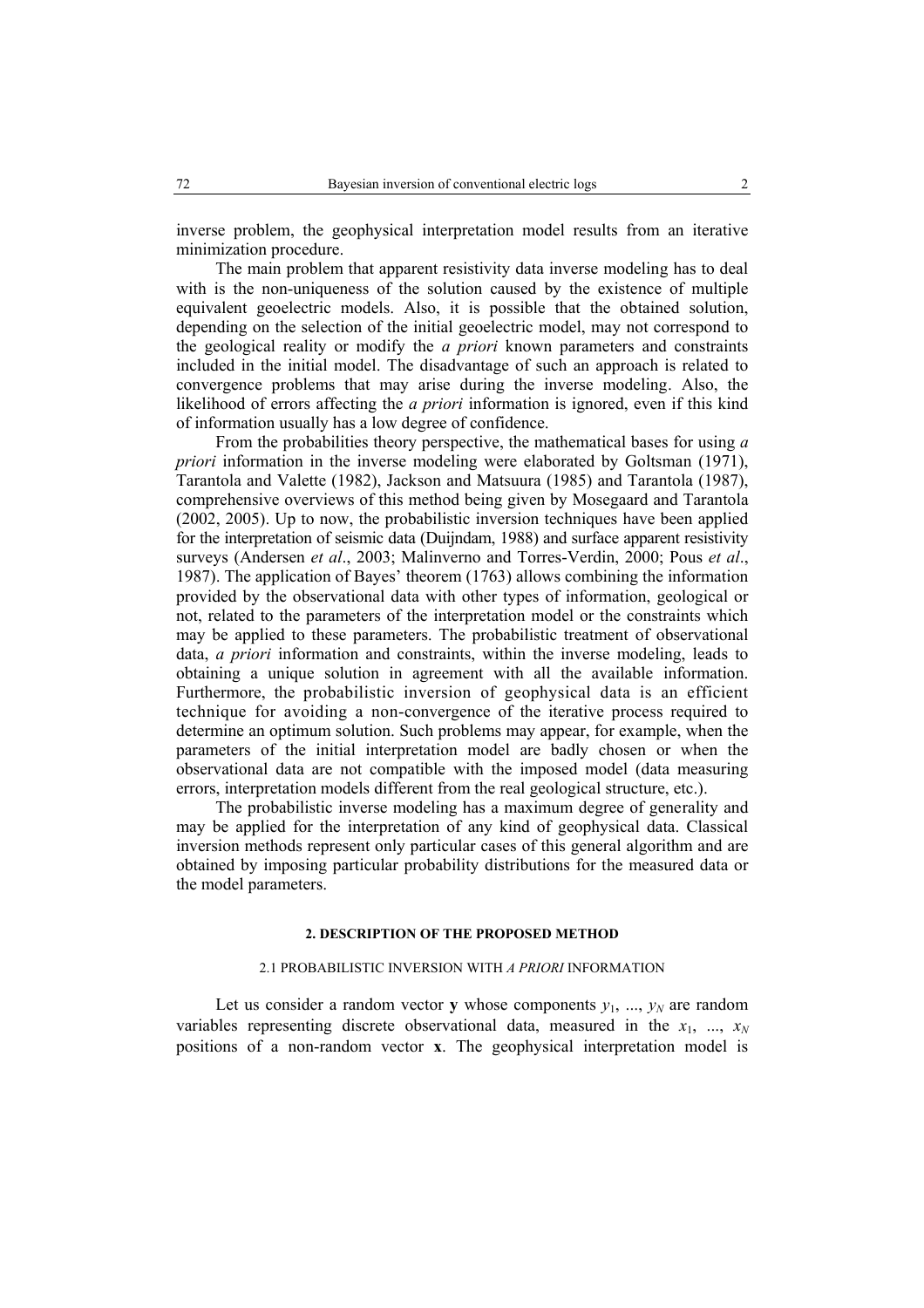determined by the components of a random vector  $\mathbf{p} = p_1, ..., p_M$ , containing the unknown values of model parameters. Forward modeling relates to the determination of a theoretical set of values  $f_1$ , ...,  $f_N$  representing the effect of a particular interpretation model (a formal, non-linear, functional  $f$ ), in the  $x_1, ..., x_N$ positions of a vector **x** and for given fixed values of the model parameters. Inverse modeling tries to determine the components of the parameters vector **p**, using the observational data **y**.

For simplification purposes, it may be assumed that the  $f(\mathbf{p}, \mathbf{x})$  response of an electric log only depends on the unknown parameters **p** of the geoelectric model (for a multilayered model, these parameters might be the true resistivities and the depths of separation interfaces) and, also, that the recorded apparent resistivity curve **y** was sampled with a constant depth step.

Disregarding the dependency upon the vector  $\mathbf{x} = x_1, x_2, ..., x_N$  which stores the *N* sampling points depths, it should be generally considered that

$$
y \equiv f(p). \tag{1}
$$

As **y** and **p** are variable vectors, a probability density *P* can be associated to each of them. The Bayes theorem may be written

$$
P(\mathbf{p} \mid \mathbf{y}) = \frac{P(\mathbf{y} \mid \mathbf{p}) \, P(\mathbf{p})}{P(\mathbf{y})},\tag{2}
$$

where:  $P(\mathbf{p})$  – probability density for the unknown parameters **p** of the geoelectric model (the *a priori* probability density), reflecting the degree of knowledge for these parameters in the absence of observational data;  $P(\mathbf{v})$  – probability density for the observational data **y**:  $P(\mathbf{v}|\mathbf{p})$  – conditional probability density of vector **v** with respect to vector **p** (the *likelihood function*), describing the theoretical link between the observational data and the geoelectric model parameters;  $P(\mathbf{p}|\mathbf{y})$  – conditional probability density of vector **p** with respect to vector **y** (the *a posteriori* probability density), *i.e*., the probability density for the unknown model parameters after the acquisition of observational data.

The probabilistic inverse modeling is carried out by maximizing the *a posteriori* probability density  $P(\mathbf{p}|\mathbf{y})$  and selecting the corresponding set of parameters **p**, as the ones which optimally, and most probably, explain the recorded apparent resistivity data:

$$
P(\mathbf{p}|\mathbf{y}) \text{ maximum} \Rightarrow \mathbf{p}.\tag{3}
$$

The probability density used within the elaborated inversion algorithm is the normal (Gaussian) distribution of a random variable *p*, given by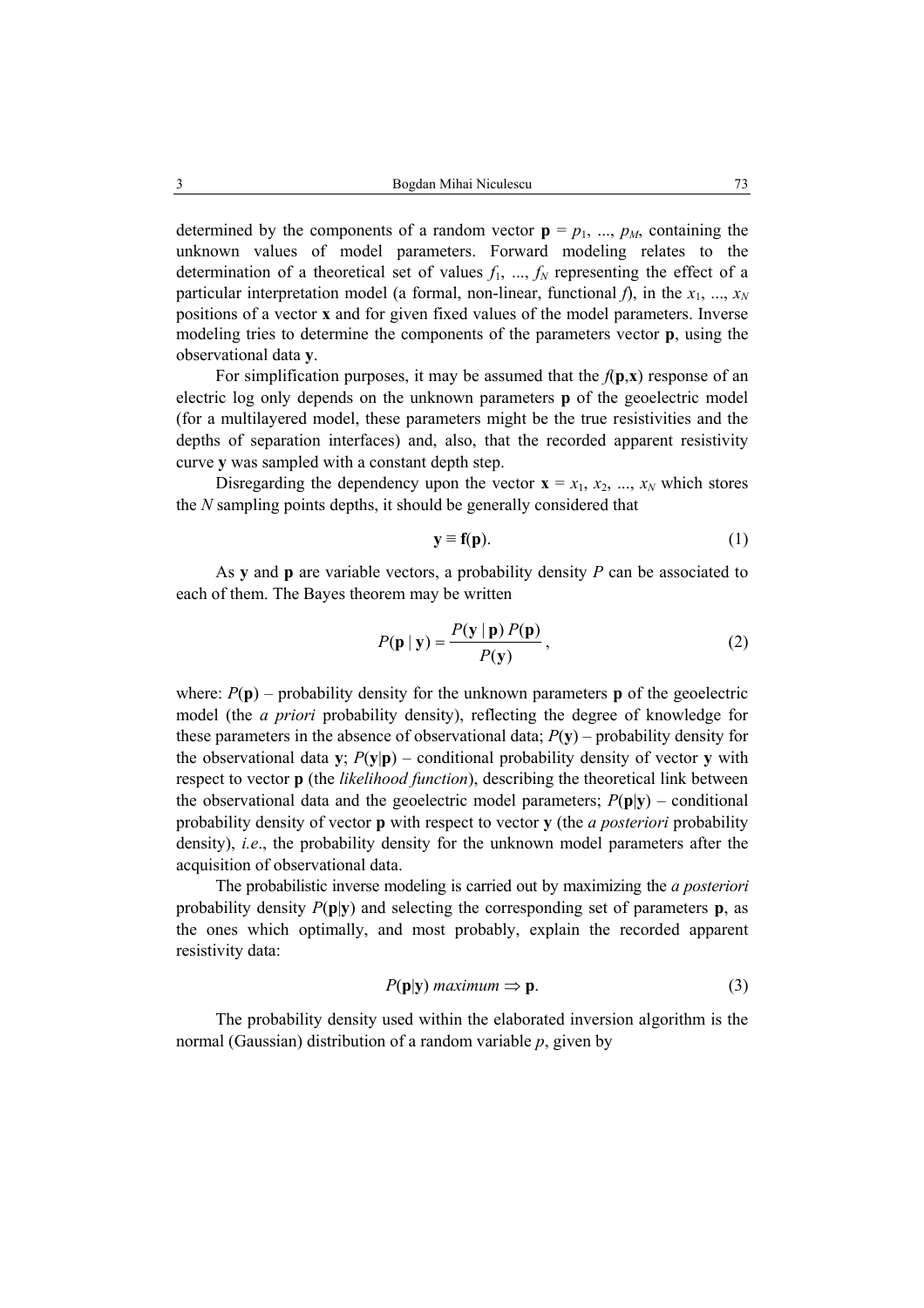$$
P(p, \mu_p, \sigma_p) = \frac{1}{\sigma_p \sqrt{2\pi}} \exp\left\{-\frac{1}{2} \left(\frac{p - \mu_p}{\sigma_p}\right)^2\right\},\tag{4}
$$

where  $\mu_p$  represents the mean (most probable) value of the random variable  $p$  and  $\sigma_p$  its standard deviation. The square of this value,  $D(p) = \sigma_p^2$ , stands for the variance (dispersion) of variable *p*.

For *M* independent random variables *p*, characterized by the probability densities

$$
P(p_1, \mu_{p_1}, \sigma_{p_1}) = \frac{1}{\sigma_{p_1} \sqrt{2\pi}} \exp\left\{-\frac{1}{2} \left(\frac{p_1 - \mu_{p_1}}{\sigma_{p_1}}\right)^2\right\}
$$

$$
P(p_2, \mu_{p_2}, \sigma_{p_2}) = \frac{1}{\sigma_{p_2} \sqrt{2\pi}} \exp\left\{-\frac{1}{2} \left(\frac{p_2 - \mu_{p_2}}{\sigma_{p_2}}\right)^2\right\}
$$
(5)

$$
P(p_M, \mu_{p_M}, \sigma_{p_M}) = \frac{1}{\sigma_{p_M} \sqrt{2\pi}} \exp \left\{-\frac{1}{2} \left(\frac{p_M - \mu_{p_M}}{\sigma_{p_M}}\right)^2\right\},\,
$$

. . . . .

their simultaneous probability density is

$$
P(\mathbf{p}) = P(p_1, p_2, ..., p_M) = P(p_1) P(p_2) ... P(p_M).
$$
 (6)

After the corresponding calculations, one obtains

$$
(\mathbf{7})
$$

$$
P(p_1, p_2, ..., p_M) = \frac{(2\pi)^{-M/2}}{\prod\limits_{i=1}^{M} \sigma_{p_i}} \exp\left\{-\frac{1}{2} \left[ \frac{(p_1 - \mu_{p_1})^2}{\sigma_{p_1}} + \frac{(p_2 - \mu_{p_2})^2}{\sigma_{p_2}} + ... + \frac{(p_M - \mu_{p_M})^2}{\sigma_{p_M}} \right] \right\}
$$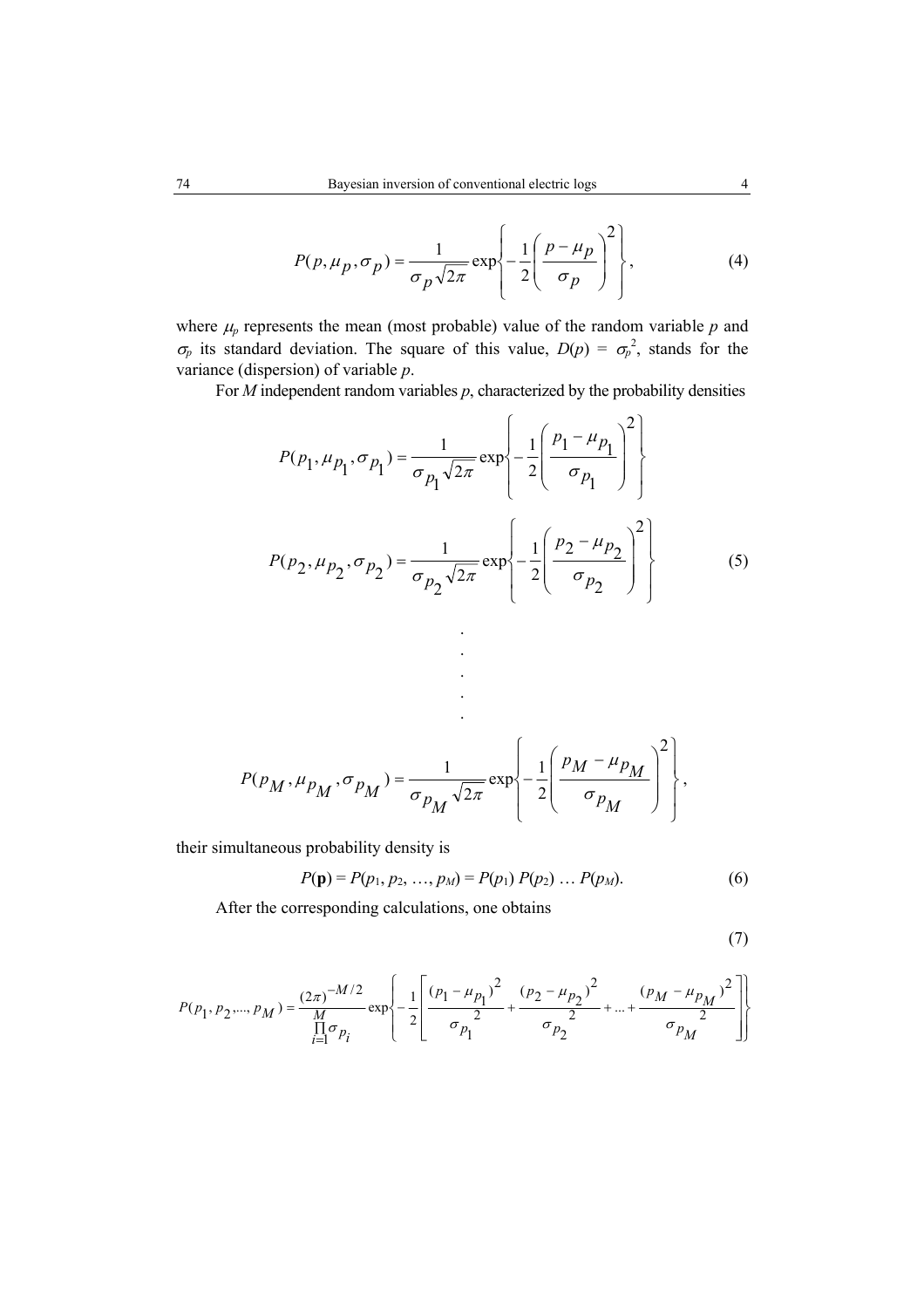Taking into consideration the difference vector

$$
(\mathbf{p} - \mathbf{\mu}_p) = \begin{bmatrix} p_1 - \mu_{p_1} \\ p_2 - \mu_{p_2} \\ \vdots \\ p_M - \mu_{p_M} \end{bmatrix},
$$
 (8)

the covariance matrix  $C_p$  for the geoelectric model parameters,

$$
\mathbf{C}_{p} = \begin{bmatrix} \sigma_{p_1}^{2} & 0 & \dots & 0 \\ 0 & \sigma_{p_2}^{2} & \dots & 0 \\ \vdots & \vdots & \ddots & \vdots \\ 0 & 0 & \dots & \sigma_{p_M}^{2} \end{bmatrix}, \qquad (9)
$$

and the inverse of this matrix  $(C_p^{-1} = W_p)$  = parameters weighting matrix), the probability density for the unknown parameters of the geoelectric model, described by equation 7, becomes

$$
P(\mathbf{p}) = P(p_1, p_2, ..., p_M) = \frac{(2\pi)^{-M/2}}{\prod_{i=1}^{M} \sigma_{p_i}} \exp\left\{-\frac{1}{2} (\mathbf{p} - \mathbf{\mu}_p)^T \mathbf{C}_p^{-1} (\mathbf{p} - \mathbf{\mu}_p)\right\} \tag{10}
$$

or, in a symbolic notation,

$$
P(\mathbf{p}) = constant \exp\left\{-\frac{1}{2}(\mathbf{p} - \mathbf{\mu}_p)^T \mathbf{C}_p^{-1}(\mathbf{p} - \mathbf{\mu}_p)\right\}.
$$
 (11)

The vector of discrete apparent resistivity data **y** may be written as

$$
y = f(p) + n, \tag{12}
$$

 $\ddot{\phantom{a}}$ 

where **f**(**p**) is the vector of theoretical values corresponding to the adopted geoelectric model and  $\mathbf{n} = n_1, n_2, ..., n_N$  represents the noise which may affect the observational data and/or the theoretical estimation errors. Considering that the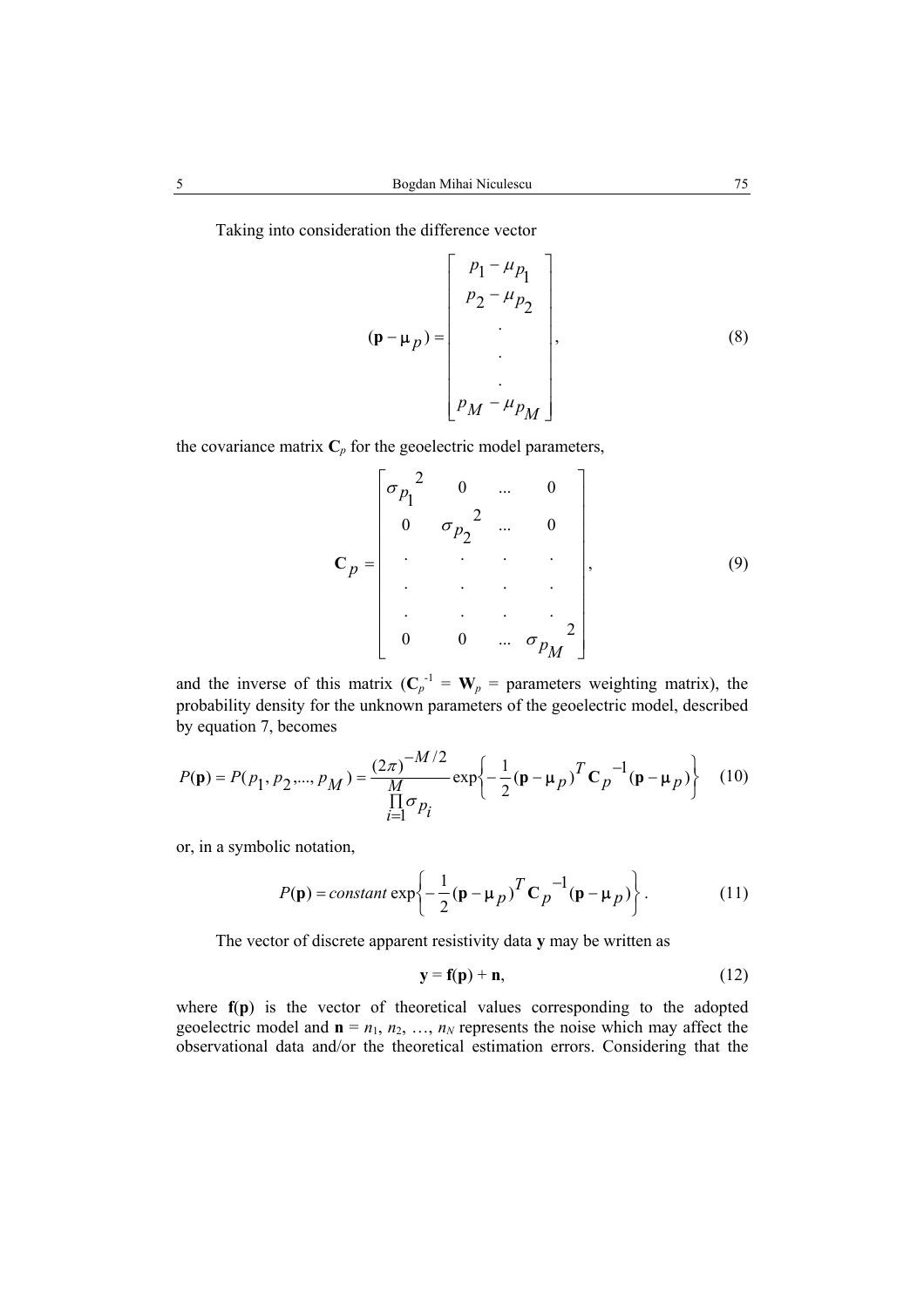errors **n** are independent of  $f(p)$  and characterized by a probability density  $P_n$ , the conditional probability density  $P(y|\mathbf{p})$ , or the likelihood function, is

$$
P(\mathbf{y}|\mathbf{p}) = P_n(\mathbf{y} - \mathbf{f}(\mathbf{p})).
$$
\n(13)

If the errors associated with the measured apparent resistivity values have zero mean and a covariance matrix

$$
\mathbf{C}_{y} = \begin{bmatrix} \sigma_{y_1}^{2} & 0 & \dots & 0 \\ 0 & \sigma_{y_2}^{2} & \dots & 0 \\ \vdots & \vdots & \ddots & \vdots \\ 0 & 0 & \dots & \sigma_{y_N}^{2} \end{bmatrix},
$$
(14)

the probability density of the errors vector may be symbolically expressed as

$$
P(\mathbf{n}) = constant \exp\left\{-\frac{1}{2}\mathbf{n}^T \mathbf{C}_y^{-1} \mathbf{n}\right\},\tag{15}
$$

where the inverse  $C_y^{-1} = W_y$  may be regarded as a data weighting matrix. Taking into account expression 13, the likelihood function becomes

$$
P(\mathbf{y} \mid \mathbf{p}) = constant \exp\left\{-\frac{1}{2}(\mathbf{y} - \mathbf{f}(\mathbf{p}))^T \mathbf{C}_y^{-1}(\mathbf{y} - \mathbf{f}(\mathbf{p}))\right\}.
$$
 (16)

Therefore, the numerator of expression 2 takes the form

$$
(17)
$$

$$
P(\mathbf{y} \mid \mathbf{p})P(\mathbf{p}) = constant \exp\left\{-\frac{1}{2}\Big[(\mathbf{p} - \mathbf{\mu}_p)^T \mathbf{C}_p^{-1} (\mathbf{p} - \mathbf{\mu}_p) + (\mathbf{y} - \mathbf{f}(\mathbf{p}))^T \mathbf{C}_y^{-1} (\mathbf{y} - \mathbf{f}(\mathbf{p}))\Big]\right\}
$$

Maximizing the *a posteriori* probability density *P*(p|y) reduces to maximizing the expression 17, which leads to minimizing its exponent. Consequently, the objective function to be minimized may be written in matrix notation as

$$
E(\mathbf{p}) = (\mathbf{p} - \mathbf{\mu}_p)^T \mathbf{C}_p^{-1} (\mathbf{p} - \mathbf{\mu}_p) + (\mathbf{y} - \mathbf{f}(\mathbf{p}))^T \mathbf{C}_y^{-1} (\mathbf{y} - \mathbf{f}(\mathbf{p})) \rightarrow \text{minimum (18)}
$$

and, after the necessary substitutions,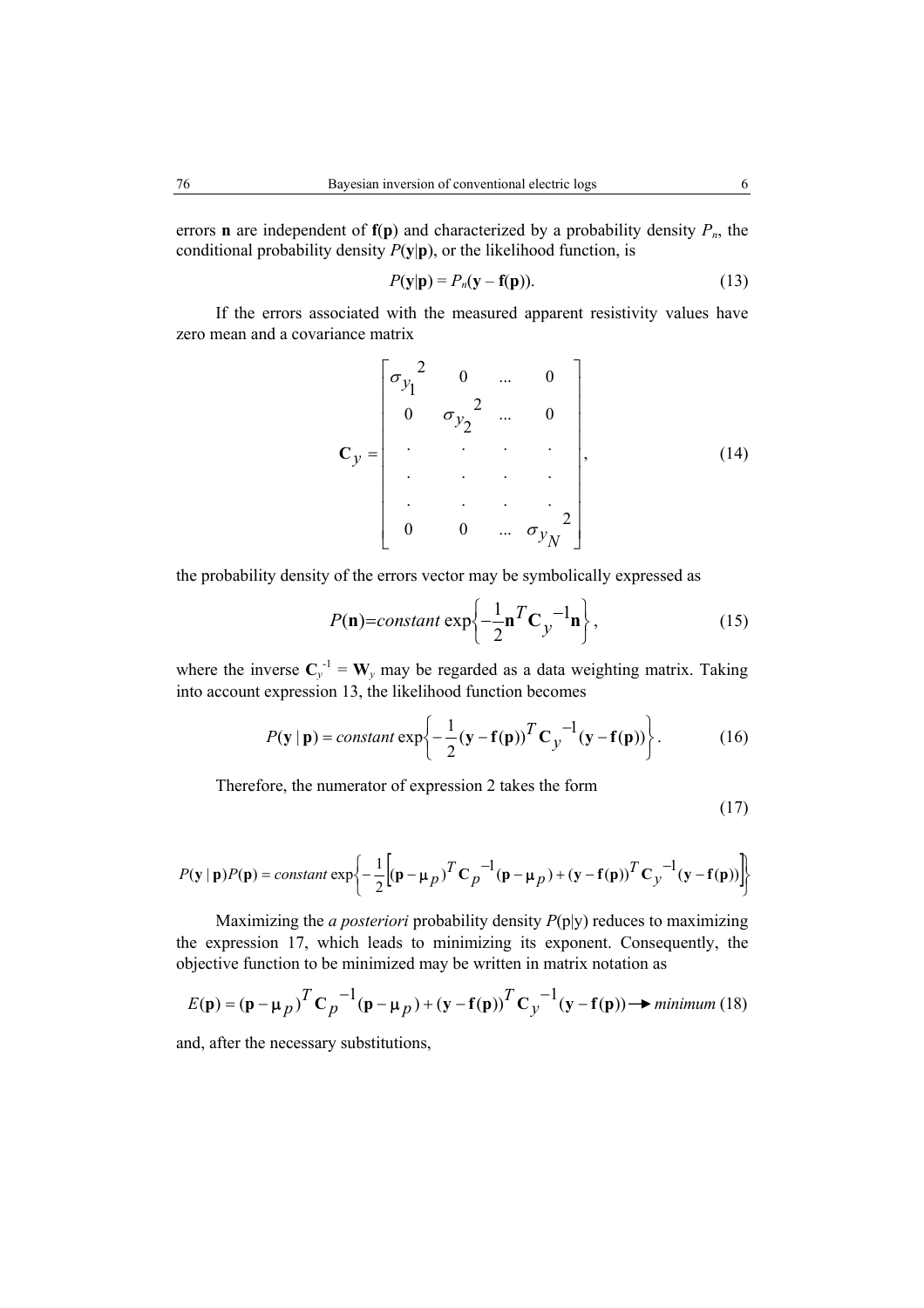$$
E(\mathbf{p}) = \sum_{i=1}^{M} \frac{(p_i - \mu_{p_i})^2}{\sigma_{p_i}^2} + \sum_{i=1}^{N} \frac{(y_i - f_i(\mathbf{p}))^2}{\sigma_{y_i}^2} \longrightarrow minimum. (19)
$$

The objective function represented by expression 19 is linearized using a Taylor series expansion around an initial estimate  $p^0$  of the unknown parameters vector, retaining the first and second order terms of the expansion. After computation of the partial derivatives of the objective function with respect to the parameters  $p$  of the geoelectric model and cancellation of the derivatives, the minimization equation is obtained as

$$
\mathbf{H} \Delta \mathbf{p} = -\mathbf{g},\tag{20}
$$

where **H** is the Hessian matrix of second order partial derivatives of the objective function with respect to model's parameters, **g** is the gradient vector containing the first order derivatives of the objective function and ∆**p** is the parameters update vector, representing the solution of the inverse problem.

The elements of the gradient vector are

$$
g_j = \left(\frac{\partial E(\mathbf{p})}{\partial p_j}\right)_0; j = 1, ..., M,
$$
\n(21)

which leads to

$$
g_{j} = \frac{\partial}{\partial p_{j}} \left[ \sum_{i=1}^{M} \frac{(p_{i} - \mu_{p_{i}})^{2}}{\sigma_{p_{i}}^{2}} + \sum_{i=1}^{N} \frac{(y_{i} - f_{i}(\mathbf{p}))^{2}}{\sigma_{y_{i}}^{2}} \right]_{p_{j} = p_{j}^{0}}.
$$
 (22)

Carrying out the corresponding calculations, the following equations are obtained:

$$
\left(\frac{\partial E(\mathbf{p})}{\partial p_1}\right)_0 = -2 \left\{ \sum_{i=1}^N \left[ \frac{\left(y_i - f_i(\mathbf{p}) \left(\frac{\partial f_i(\mathbf{p})}{\partial p_1}\right)_0\right] - \frac{p_1^0 - \mu_{p_1}}{\sigma_{p_1}^2} \right] \right\}
$$
\n
$$
\left(\frac{\partial E(\mathbf{p})}{\partial p_2}\right)_0 = -2 \left\{ \sum_{i=1}^N \left[ \frac{\left(y_i - f_i(\mathbf{p}) \left(\frac{\partial f_i(\mathbf{p})}{\partial p_2}\right)_0\right] - \frac{p_2^0 - \mu_{p_2}}{\sigma_{p_2}^2} \right\} \right\}
$$
\n(23)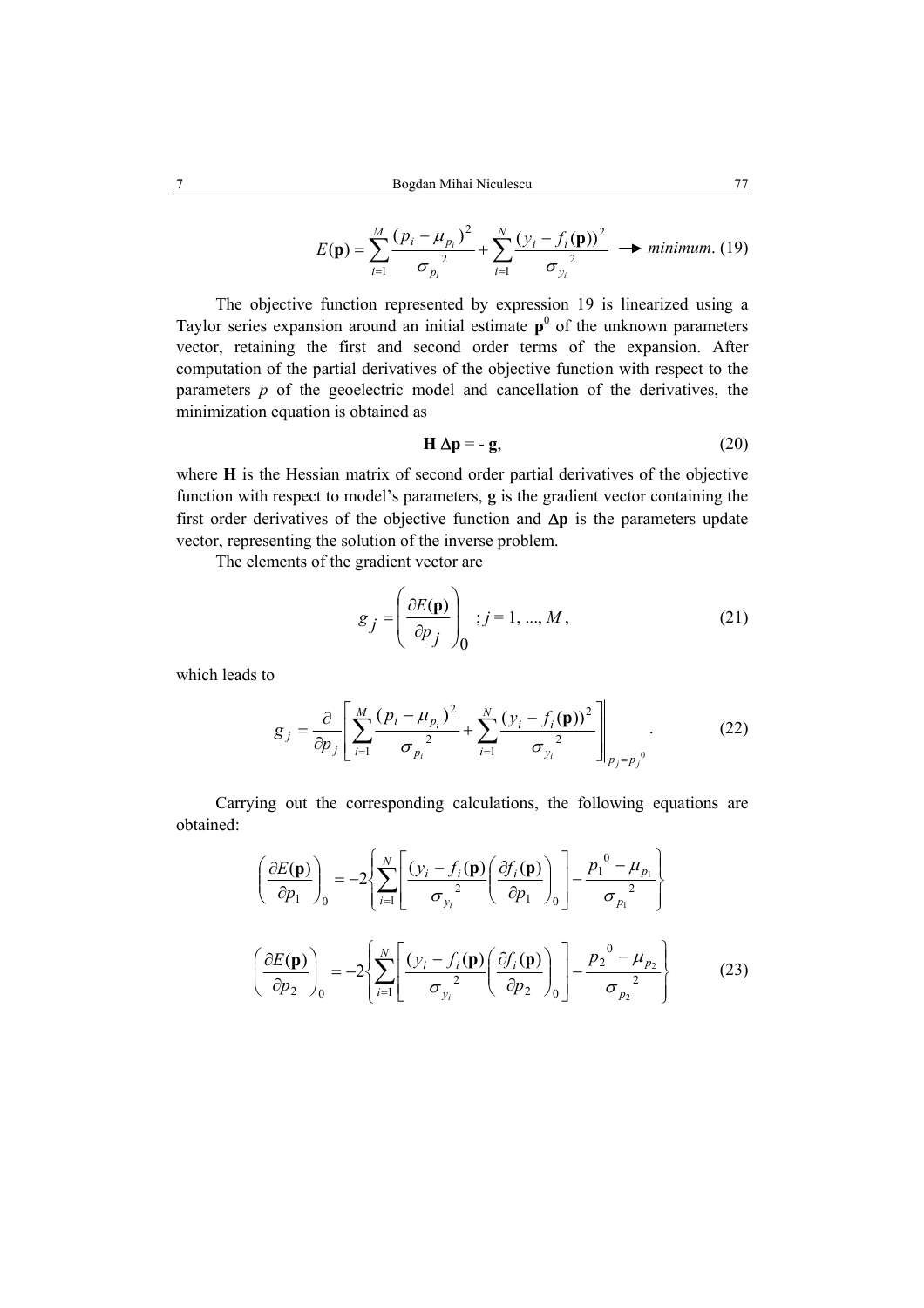. . . . .

$$
\left(\frac{\partial E(\mathbf{p})}{\partial p_M}\right)_0 = -2\left\{\sum_{i=1}^N \left[\frac{(y_i - f_i(\mathbf{p})}{\sigma_{y_i}^2}\left(\frac{\partial f_i(\mathbf{p})}{\partial p_M}\right)_0\right] - \frac{p_M^0 - \mu_{p_M}^0}{\sigma_{p_M}^2}\right\}.
$$

Taking into consideration the Jacobian matrix containing the first order derivatives of the formal functional relationship *f*(**p**) (the forward model, describing the theoretical response of the geoelectric model) with respect to the unknown parameters *p*,

$$
\mathbf{J} = \begin{bmatrix} \left(\frac{\partial f_1(\mathbf{p})}{\partial p_1}\right)_0 & \left(\frac{\partial f_1(\mathbf{p})}{\partial p_2}\right)_0 & \cdots & \left(\frac{\partial f_1(\mathbf{p})}{\partial p_M}\right)_0\\ \left(\frac{\partial f_2(\mathbf{p})}{\partial p_1}\right)_0 & \left(\frac{\partial f_2(\mathbf{p})}{\partial p_2}\right)_0 & \cdots & \left(\frac{\partial f_2(\mathbf{p})}{\partial p_M}\right)_0\\ \vdots & \vdots & \ddots & \vdots\\ \left(\frac{\partial f_N(\mathbf{p})}{\partial p_1}\right)_0 & \left(\frac{\partial f_N(\mathbf{p})}{\partial p_2}\right)_0 & \cdots & \left(\frac{\partial f_N(\mathbf{p})}{\partial p_M}\right)_0 \end{bmatrix},
$$
(24)

and defining the vector of differences between the mean values  $\mu_p$  of the model's unknown parameters and their estimated values  $p^0$ ,

$$
\mathbf{dp} = (\mathbf{\mu}_{p} - \mathbf{p}^{0}) = \begin{bmatrix} \mu_{p_{1}} - p_{1}^{0} \\ \mu_{p_{2}} - p_{2}^{0} \\ \vdots \\ \mu_{p_{M}} - p_{M}^{0} \end{bmatrix},
$$
(25)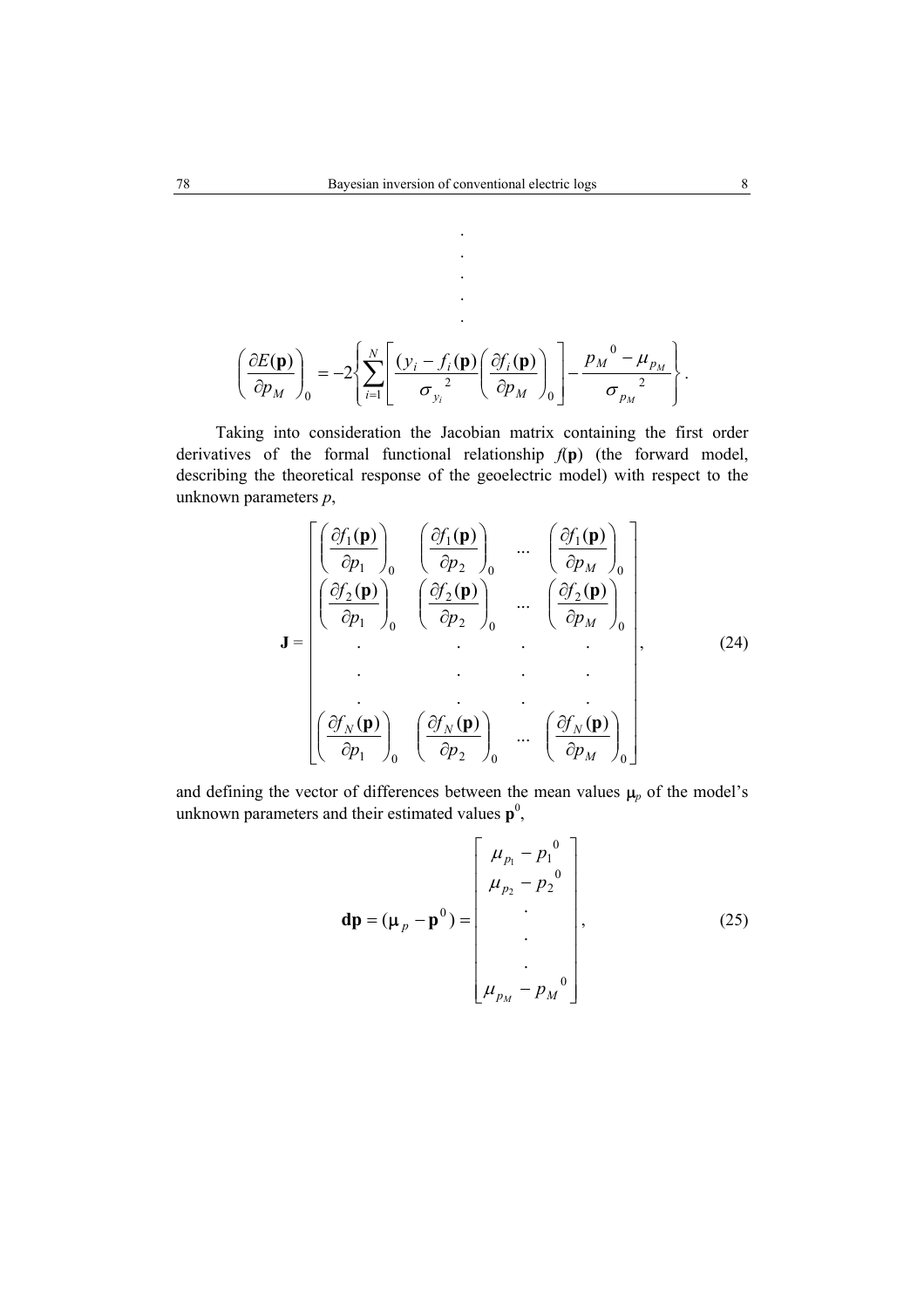the gradient vector takes the form

$$
\mathbf{g} = -2\Big[\mathbf{J}^T\mathbf{C}_y^{-1}(\mathbf{y} - \mathbf{f}(\mathbf{p})) + \mathbf{C}_p^{-1}(\mathbf{\mu}_p - \mathbf{p}^0)\Big]
$$
 (26)

or

$$
\mathbf{g} = -2\Big[\mathbf{J}^T \mathbf{W}_y \Delta \mathbf{y} + \mathbf{W}_p \mathbf{d} \mathbf{p}\Big],\tag{27}
$$

where the covariance matrices  $C_p$  and  $C_y$  are given by the expressions 9 and 14 and ∆**y** is the residual vector storing the differences between the measured apparent resistivity values and the theoretical ones, computed via forward modeling for a current geoelectric model:

$$
\Delta \mathbf{y} = \begin{bmatrix} y_1 - f_1(\mathbf{p}) \\ y_2 - f_2(\mathbf{p}) \\ \vdots \\ y_N - f_N(\mathbf{p}) \end{bmatrix}; f_j(\mathbf{p}) = f(\mathbf{p}, x_j).
$$
 (28)

The elements of the Hessian matrix are

$$
H_{ij} = \left(\frac{\partial^2 E(\mathbf{p})}{\partial p_i \partial p_j}\right)_0; i = 1, ..., M; j = 1, ..., M,
$$
 (29)

which may be written as

$$
H_{ij} = \frac{\partial}{\partial p_j} \left\{ \frac{\partial}{\partial p_i} \left[ \sum_{k=1}^M \frac{(p_k - \mu_{p_k})^2}{\sigma_{p_k}^2} + \sum_{i=1}^N \frac{(y_i - f_i(\mathbf{p}))^2}{\sigma_{y_i}^2} \right]_{p_i = p_i^0} \right\}_{p_j = p_j^0}
$$
(30)

After the necessary calculations, the following equations are derived:

$$
\left(\frac{\partial^2 E(\mathbf{p})}{\partial p_i \partial p_i}\right)_0 = 2 \left| \sum_{k=1}^N \frac{\left(\frac{\partial f_k(\mathbf{p})}{\partial p_i}\right)_0 \left(\frac{\partial f_k(\mathbf{p})}{\partial p_i}\right)_0}{\sigma_{y_k}^2} + \frac{1}{\sigma_{p_i}^2} \right|; \text{ for } j = i \quad (31)
$$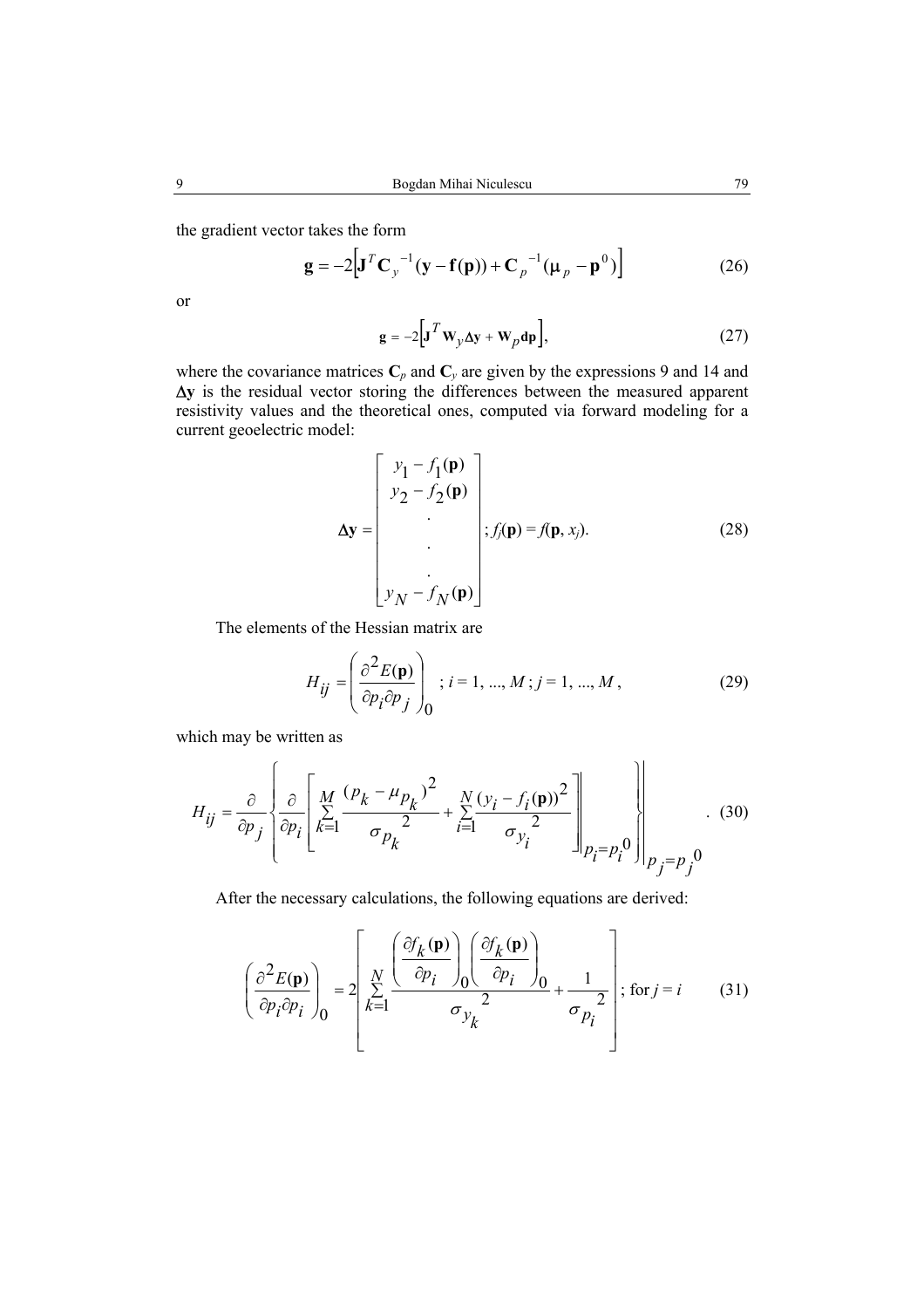$$
\left(\frac{\partial^2 E(\mathbf{p})}{\partial p_i \partial p_j}\right)_0 = 2 \sum_{k=1}^N \frac{\left(\frac{\partial f_k(\mathbf{p})}{\partial p_i}\right)_0 \left(\frac{\partial f_k(\mathbf{p})}{\partial p_j}\right)_0}{\sigma_{y_k}^2}; \text{ for } j \neq i. \tag{32}
$$

Considering the expressions of the matrices  $C_p$ ,  $C_y$  and **J** from 9, 14 and 24, the Hessian matrix takes the form

$$
\mathbf{H} = 2\left[\mathbf{J}^T \mathbf{C}_y^{-1} \mathbf{J} + \mathbf{C}_p^{-1}\right]
$$
 (33)

or

$$
\mathbf{H} = 2\Big[\mathbf{J}^T \mathbf{W}_y \mathbf{J} + \mathbf{W}_p\Big].
$$
 (34)

The initial optimization equation, after substituting the expressions 26 and 33 or 27 and 34, becomes

$$
\left[\mathbf{J}^T\mathbf{C}_y^{-1}\mathbf{J} + \mathbf{C}_p^{-1}\right]\Delta \mathbf{p} = \left[\mathbf{J}^T\mathbf{C}_y^{-1}(\mathbf{y} - \mathbf{f}(\mathbf{p})) + \mathbf{C}_p^{-1}(\mathbf{\mu}_p - \mathbf{p}^0)\right]
$$
(35)

or

$$
\left[\mathbf{J}^T \mathbf{W}_y \mathbf{J} + \mathbf{W}_p\right] \Delta \mathbf{p} = \left[\mathbf{J}^T \mathbf{W} y \Delta \mathbf{y} + \mathbf{W}_p \mathbf{dp}\right].
$$
 (36)

Finally, the update vector for the unknown parameters of the geoelectric model may be determined from the matrix equations

$$
\Delta \mathbf{p} = \left[ \mathbf{J}^T \mathbf{C}_y \right]^{-1} \mathbf{J} + \mathbf{C}_p \right]^{-1} \left[ \mathbf{J}^T \mathbf{C}_y \right]^{-1} (\mathbf{y} - \mathbf{f}(\mathbf{p})) + \mathbf{C}_p \right]^{-1} (\mathbf{\mu}_p - \mathbf{p}^0) \right] \tag{37}
$$

or

$$
\Delta \mathbf{p} = \left[ \mathbf{J}^T \mathbf{W}_y \mathbf{J} + \mathbf{W}_p \right]^{-1} \left[ \mathbf{J}^T \mathbf{W}_y \Delta \mathbf{y} + \mathbf{W}_p \mathbf{dp} \right].
$$
 (38)

If the mean of the probability distribution for the geoelectric model parameters  $(\mu_p)$  coincides with their estimated values  $(p^0)$ , the update vector turns into

$$
\Delta \mathbf{p} = \left[ \mathbf{J}^T \mathbf{C}_y \right]^{-1} \mathbf{J} + \mathbf{C}_p \right]^{-1} \mathbf{J}^T \mathbf{C}_y^{-1} (\mathbf{y} - \mathbf{f}(\mathbf{p})) \tag{39}
$$

or

$$
\Delta \mathbf{p} = \left[ \mathbf{J}^T \mathbf{W}_y \mathbf{J} + \mathbf{W}_p \right]^{-1} \mathbf{J}^T \mathbf{W}_y \Delta \mathbf{y} . \tag{40}
$$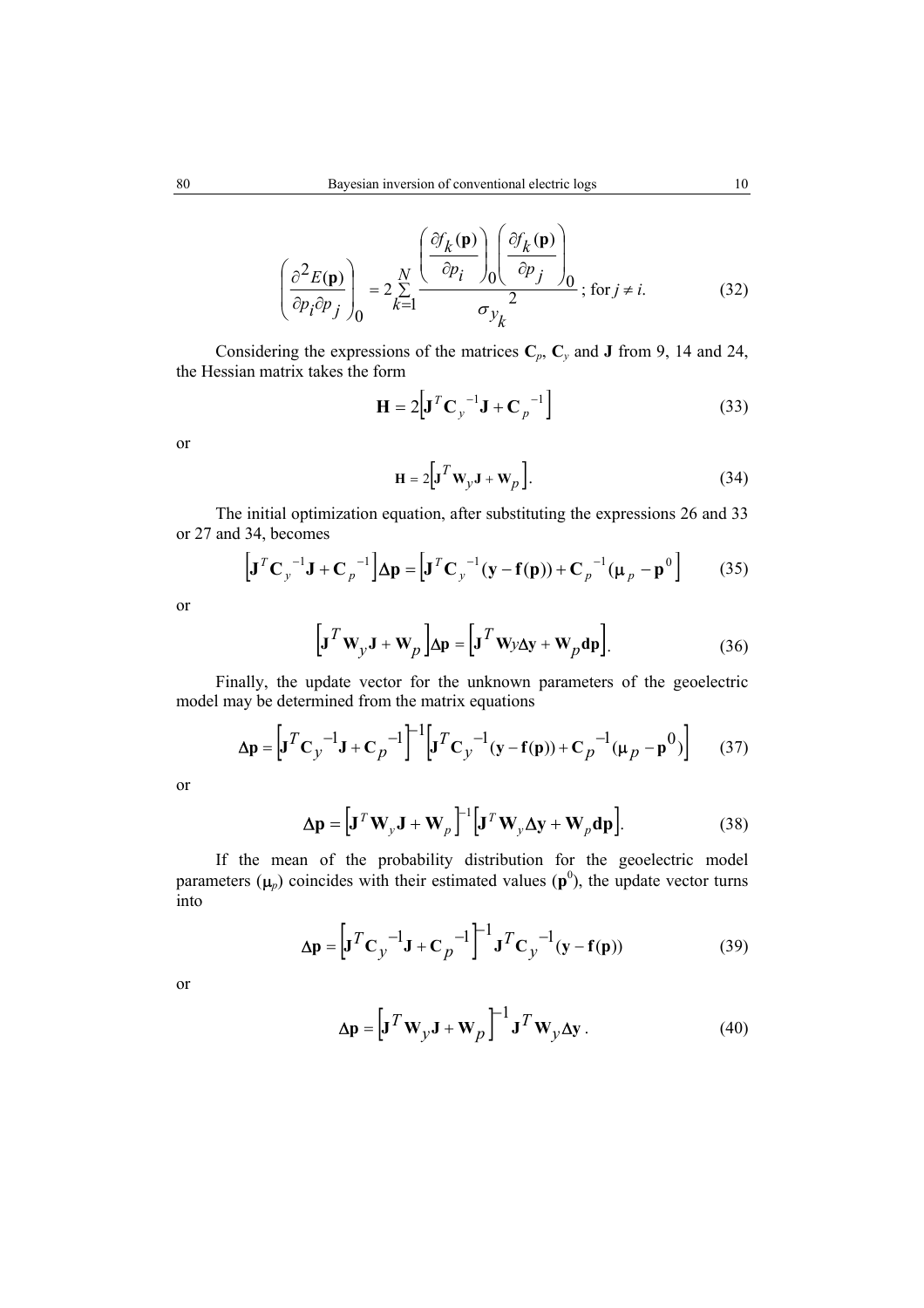It should be noted that the probabilistic inverse modeling of apparent resistivity data requires the computation of matrices **J** and  $J<sup>T</sup>$  and the selection of covariance matrices  $C_p$  and  $C_y$ , whose inverses  $C_p^{-1} = W_p$  and  $C_y^{-1} = W_y$  function as weighting matrices during the inversion. Due to the linearization of the objective function *E*(**p**) through a truncated Taylor series, equations 39 or 40 are solved iteratively. In each iteration the global fitting error of the observational data is minimized, the parameters update vector ∆**p** is computed and a new set of parameters **p** is determined by correcting the previous ones, *i.e.*,  $\mathbf{p} = \mathbf{p}^0 + \Delta \mathbf{p}$ . The iterative process which leads to the determination of an optimal geoelectric model is continued until the global fitting error reaches a minimum or falls below a userimposed tolerance.

The ∆**p** solution from equations 39 and 40 represents a very general *maximum a posteriori estimation* (MAP), which may take particular forms depending on the proper selection of the matrices  $C_p$  and  $C_v$  or the corresponding weighting matrices  $W_p$  and  $W_y$ . If  $C_p$  and  $C_y$  are diagonal, with  $C_y = \sigma_y^2 I$  and  $C_p =$  $\sigma_p^2$  **I** (where **I** denotes the identity matrix) and  $\sigma_p = \infty$ , a standard least-squares minimization algorithm is obtained,

$$
\Delta p = (\mathbf{J}^T \mathbf{J})^{-1} \mathbf{J}^T (\mathbf{y} - \mathbf{f}(\mathbf{p})), \tag{41}
$$

the infinite variance of the geoelectric model's parameters meaning the absence of *a priori* information about them.

For any  $\mathbf{C}_y$  matrix, if  $\mathbf{C}_p = \sigma_p^2 \mathbf{I}$  with  $\sigma_p = \infty$ , a *maximum likelihood estimator* (MLE) is derived as

$$
\Delta \mathbf{p} = (\mathbf{J}^T \mathbf{C}_y^{-1} \mathbf{J})^{-1} \mathbf{J}^T \mathbf{C}_y^{-1} (\mathbf{y} - \mathbf{f}(\mathbf{p})).
$$
 (42)

In this case, the *a priori* information about the model parameters is also missing, but the distribution of errors which affect the measured values is known. If  $C_v$  matrix is diagonal, the MLE estimator reduces to a weighted least-squares algorithm.

It is important to emphasize that the optimal geoelectric model **p** resulted from the inversion of apparent resistivity data is not unique, but largely depends on the estimation of an initial, sufficiently correct, model  $\mathbf{p}^0$ . The fundamental ambiguity of inverse geophysical modeling also arises in the case of borehole apparent resistivity logs inversion, so the selection of an erroneous initial model may lead to convergence problems and, also, to a final solution which is substantially different with respect to the real geoelectric model. The advantage of a Bayesian probabilistic approach, using parameters and data covariance matrices along with a suitable inversion algorithm, is represented by the possibility to determine the "most probable" geoelectric model, if adequate probability distributions are selected for the observational data and the model parameters.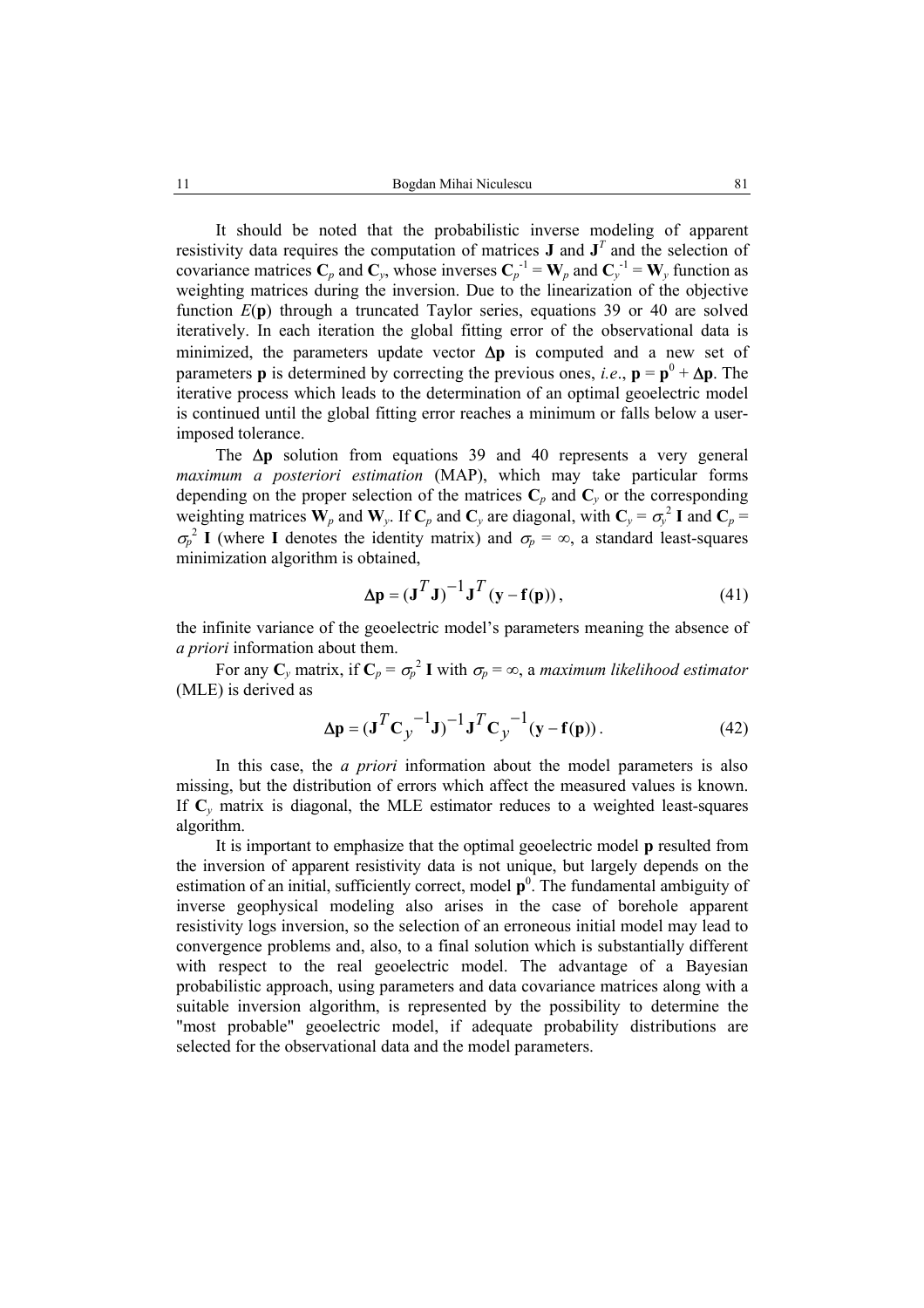# 2.2 PRACTICAL IMPLEMENTATION OF THE PROBABILISTIC INVERSION ALGORITHM

The presented inverse modeling method was implemented through a complex software which is applicable for apparent resistivity datasets recorded with standard two or three electrodes logging devices, in various configurations (ideal normal device AM, real normal device AMN, ideal lateral device AMN ( $MN \rightarrow 0$ ) and real lateral device AMN (MN  $\neq$  0), where A is the current electrode and M, N are the potentials measuring electrodes). The geoelectric model used (Fig. 1) is represented by multilayered media with planar-parallel separation interfaces and electrically homogeneous and isotropic individual layers, without taking into account the effect of borehole's mud column or the resistivity's lateral variations due to the mud filtrate invasion in porous-permeable layers. The bucking electrode B of the logging devices is considered infinitely remote and the first and last layers of the model are assumed infinitely extended.



Fig. 1 – Multilayered geoelectric model used by the probabilistic inversion algorithm. A – current electrode; M – potential measuring electrode;  $\rho_i$ ,  $h_i$  – layer resistivities and thicknesses;  $z_i$  – vertical distances between the current electrode and the separation interfaces. The cylindrical coordinates system [*r*, *z*, Ψ] is employed by the forward modeling component of the algorithm to compute the potentials and the theoretical apparent resistivity (radial distance *r* is zero in the case of borehole electric logging devices).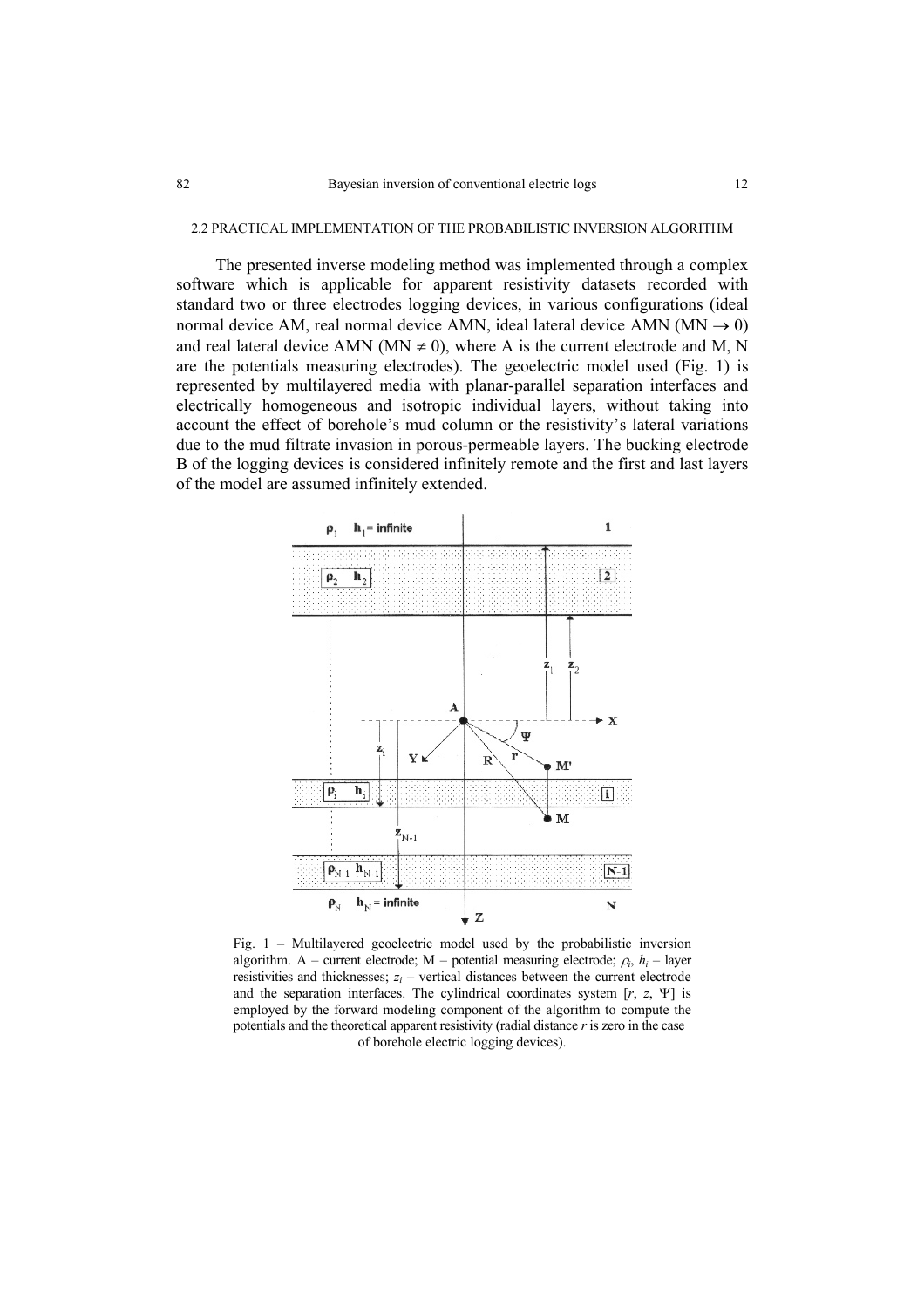One of the main components of the elaborated inversion software is a forward modeling algorithm (Niculescu, 2002, 2006) used to compute the theoretical apparent resistivity response vector **f**(**p**,**x**) of a particular logging device, for the selected geoelectric interpretation model. The algorithm finds a solution of the Laplace equation for the electric field's potential in cylindrical coordinates, by constructing a fundamental system of boundary conditions (potential's continuity across the separation interfaces and continuity of the current's density normal component, in addition to particular conditions for the potential near the current source and at infinity). The system is solved via a fast Gaussian elimination routine, in order to determine a set of kernel coefficients  $a(\lambda)$  and  $b(\lambda)$  which appear in the general integral expression of the potential, then the potentials of the measuring electrodes, along with the corresponding apparent resistivity, are computed using a first degree (trapeze) or second degree (Simpson) numerical quadrature procedure.

During the iterative inversion process, the elements of the Jacobian matrix **J** (the sensitivities of the forward modeling algorithm  $f(\mathbf{p}, \mathbf{x})$  with respect to the geoelectric model parameters) are computed through numerical differentiation, in each iteration and for each unknown parameter *p* the theoretical response of the model being evaluated twice, by imposing a sufficiently small  $\pm$  variation for the respective parameter around its current value. The amplitude of parameters numerical variations, expressed as percents of their current values, is selected by the user, smaller variation bounds meaning a more precise evaluation of the partial derivatives. After computing the elements of the Hessian matrix **H**, the gradient vector **g** and the misfit vector ∆**y**, matrix **H** is inverted and the parameters update vector ∆**p** is determined, gradually optimizing the initial interpretation model  $p^0$ . Inversion's convergence is tested in each iteration, the process ending after minimizing the root mean square data fitting error or reaching a user-imposed number of iterations.

The uncertainties of the geoelectric model's parameters as well as the apparent resistivity data uncertainties (the elements of  $C_p$  and  $C_v$  matrices) are provided as constant or variable standard deviations of the corresponding quantities, leading to different optimization modes for the inversion algorithm, which may function as a standard least-squares or ridge regression procedure, a maximum likelihood one or as a very general Bayesian method. The selection of a specific inversion mode strongly influences the results and allows the determination of realistic geoelectric models, taking into consideration the noise which may affect the recorded data and/or the variable degree of knowledge of the model parameters.

# **3. CASE STUDIES AND RESULTS**

The applicability of the borehole apparent resistivity inversion software will be illustrated by means of several case studies which use a theoretical geoelectric model and synthetic datasets representing its response. The model comprises 3 separation interfaces and 4 layers, with the first and last layer infinitely extended,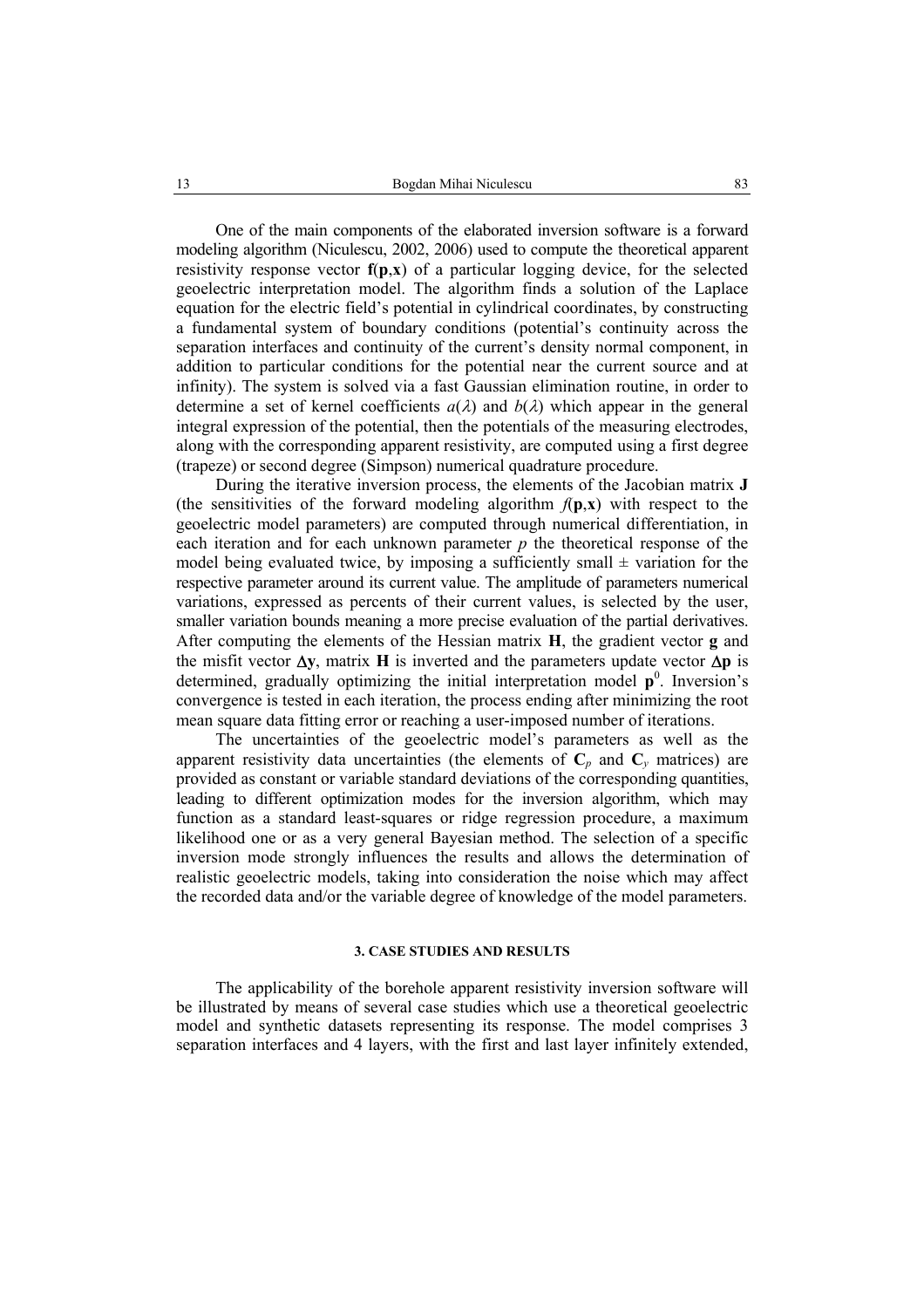the corresponding parameters (depths  $z_i$  of the separation interfaces and true resistivities  $\rho_i$ ) being mentioned in Table 1.

| Table 1 |  |
|---------|--|
|         |  |

Layered model used for testing the inversion algorithm

| n <sub>1</sub><br>(m) | n <sub>2</sub><br>(m) | $h_3$<br>(m) | $(\Omega m)$ | $\rho_2$<br>$(\Omega m)$ | $(\Omega m)$ | $\rho_4$<br>$\Omega$ m) |
|-----------------------|-----------------------|--------------|--------------|--------------------------|--------------|-------------------------|
| ∽                     |                       |              |              | 10                       |              |                         |

The theoretical response of this model, with a conventional vertical extent of 7 m, was determined through forward modeling for an ideal normal logging device with AM = 0.2 m length, using a 0.2 m depth sampling step and a  $10^{-6}$  precision for the Simpson numerical quadrature involved in the electric field's potentials and apparent resistivity computations. The resulted apparent resistivity curve (Fig. 2) was considered observational data and used as input for the inversion algorithm.



Fig. 2 – Configuration of the true geoelectric model used for testing the probabilistic inversion algorithm and its theoretical effect corresponding to an ideal normal device  $AM = 0.2$  m.

If some of the geoelectric model parameters are already known, from geological data or the interpretation of electric logs, this may be taken into account in order to avoid the modification of parameters values during the inversion. In the first case, it was assumed that the separation interfaces depths may be determined by analyzing the apparent resistivity curves and, consequently, this *a priori*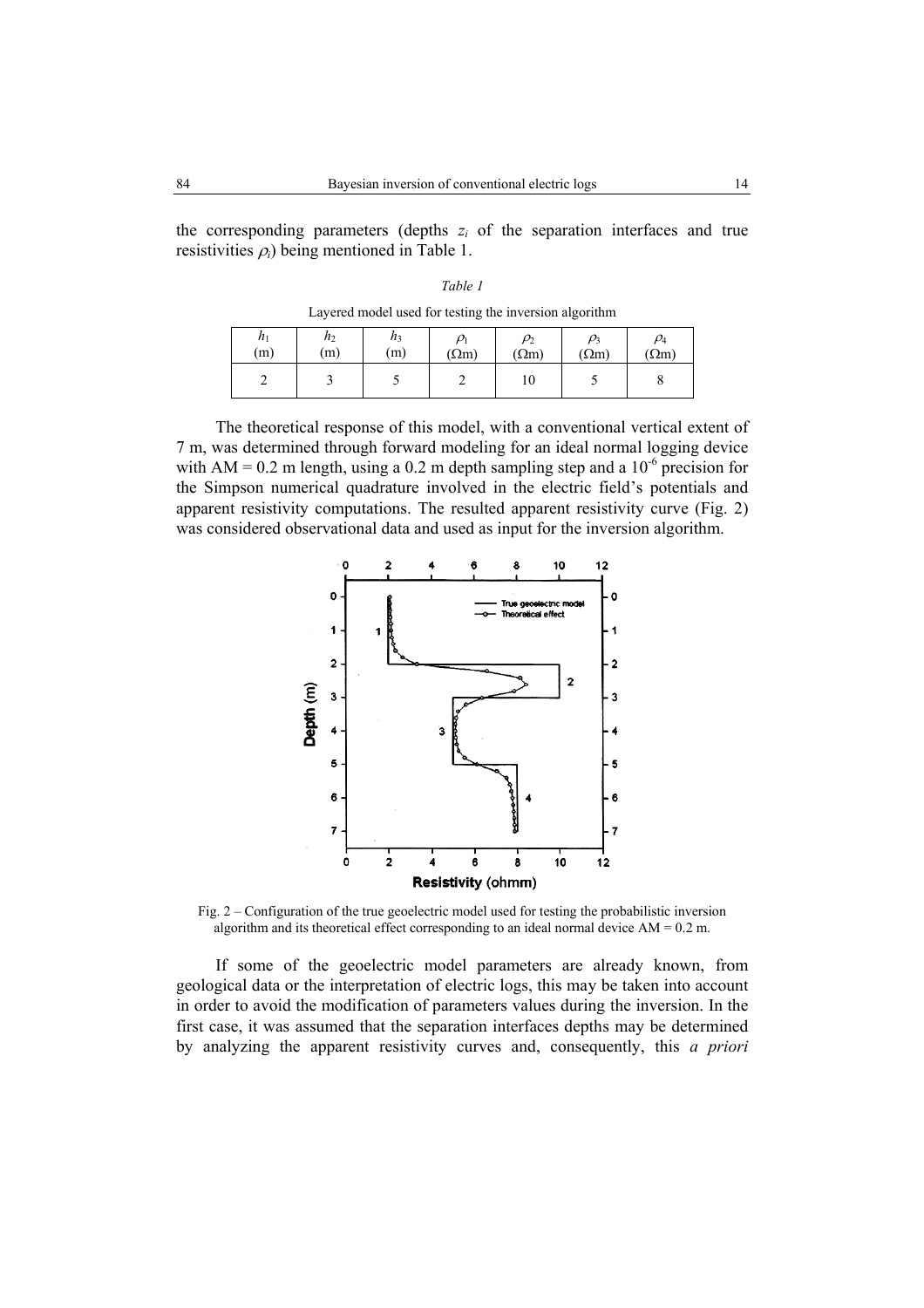information was incorporated, the inversion algorithm being used to determine only the true resistivities. The adopted initial interpretation model has correct depth values and erroneous resistivity estimates, the chosen standard deviation for all  $z_i$ parameters was  $\sigma_p = 0.001$ , while for the  $\rho_i$  parameters  $\sigma_p = 1$  standard deviations were used. The covariance matrix of the observational data was chosen as diagonal,  $C_y = \sigma_y^2$  **I**, with  $\sigma_y = 0.001$ , the inversion method being a MAP one.

Table 2-a presents the results of the first 5 inversion iterations and Table 2-b shows the estimation errors for the parameters of the initial and final geoelectric models. The values in square brackets from Table 2-a – iteration "0" are referring to the parameters which are not allowed to change during model optimization,  $e<sub>RMS</sub>$ is the root mean square data fitting error and  $e_{MR}$  is the mean relative data fitting error.

#### *Table 2-a*

Results of the probabilistic inversion of apparent resistivity data corresponding to an ideal AM = 0.2 m normal device (depths of the separation interfaces are assumed known *a priori*)

|           | Geoelectric model's parameters |       |                |              |              |              |              |                           |                 |
|-----------|--------------------------------|-------|----------------|--------------|--------------|--------------|--------------|---------------------------|-----------------|
| Iteration | $h_1$                          | $h_2$ | h <sub>3</sub> | $\rho_1$     | $\rho_2$     | $\rho_3$     | $\rho_4$     | $e_{RMS}$<br>$(\Omega m)$ | $e_{MR}$<br>(%) |
|           | (m)                            | (m)   | (m)            | $(\Omega m)$ | $(\Omega m)$ | $(\Omega m)$ | $(\Omega m)$ |                           |                 |
| 0         | [2]                            | [3]   | [5]            |              | 9            | 4            | 9            | 0.985                     | 24.598          |
|           | 2.000                          | 3.000 | 5.000          | 1.934        | 9.650        | 4.880        | 8.198        | 0.145                     | 2.586           |
| 2         | 2.000                          | 3.000 | 5.000          | 1.954        | 9.672        | 4.911        | 8.207        | 0.135                     | 2.138           |
| 3         | 2.000                          | 3.000 | 5.000          | 1.954        | 9.672        | 4.911        | 8.207        | 0.135                     | 2.139           |
| 4         | 2.000                          | 3.000 | 5.000          | 1.954        | 9.672        | 4.911        | 8.207        | 0.135                     | 2.139           |
| 5         | 2.000                          | 3.000 | 5.000          | 1.954        | 9.672        | 4.911        | 8.207        | 0.135                     | 2.139           |

# *Table 2-b*

Parameters estimation errors corresponding to the initial and final models from *Table 2-a* 

| Parameter                                   | $\mathfrak{n}$ | n <sub>2</sub> | n,    | $\rho_{\scriptscriptstyle 1}$ | $\rho_2$ | $\rho_3$ |        |
|---------------------------------------------|----------------|----------------|-------|-------------------------------|----------|----------|--------|
| Initial estimation error<br>$\frac{(0)}{0}$ | 0.000          | 0.000          | 0.000 | 50.000                        | 10.000   | 20.000   | 12.500 |
| Final estimation error<br>$\frac{1}{2}$     | 0.000          | 0.000          | 0.000 | 2.312                         | 3.279    | 1.787    | 2.593  |

The results of the optimization process show that the obtained models are progressively matching the true geoelectric model from Table 1, interfaces depths being unaltered in each iteration. The initial mean relative data fitting error of about 25% was reduced to 2% in iteration 2, inversion's convergence being very fast and stable around the optimal solution. It is possible to further reduce the final estimation errors for the model resistivities, by using larger variation bounds (*i.e*., larger  $\sigma_p$  standard deviations) for these parameters. Figs. 3-a and 3-b present the initial geoelectric model, the final model resulted from inversion and the theoretical effects of the models, in comparison with the observational data.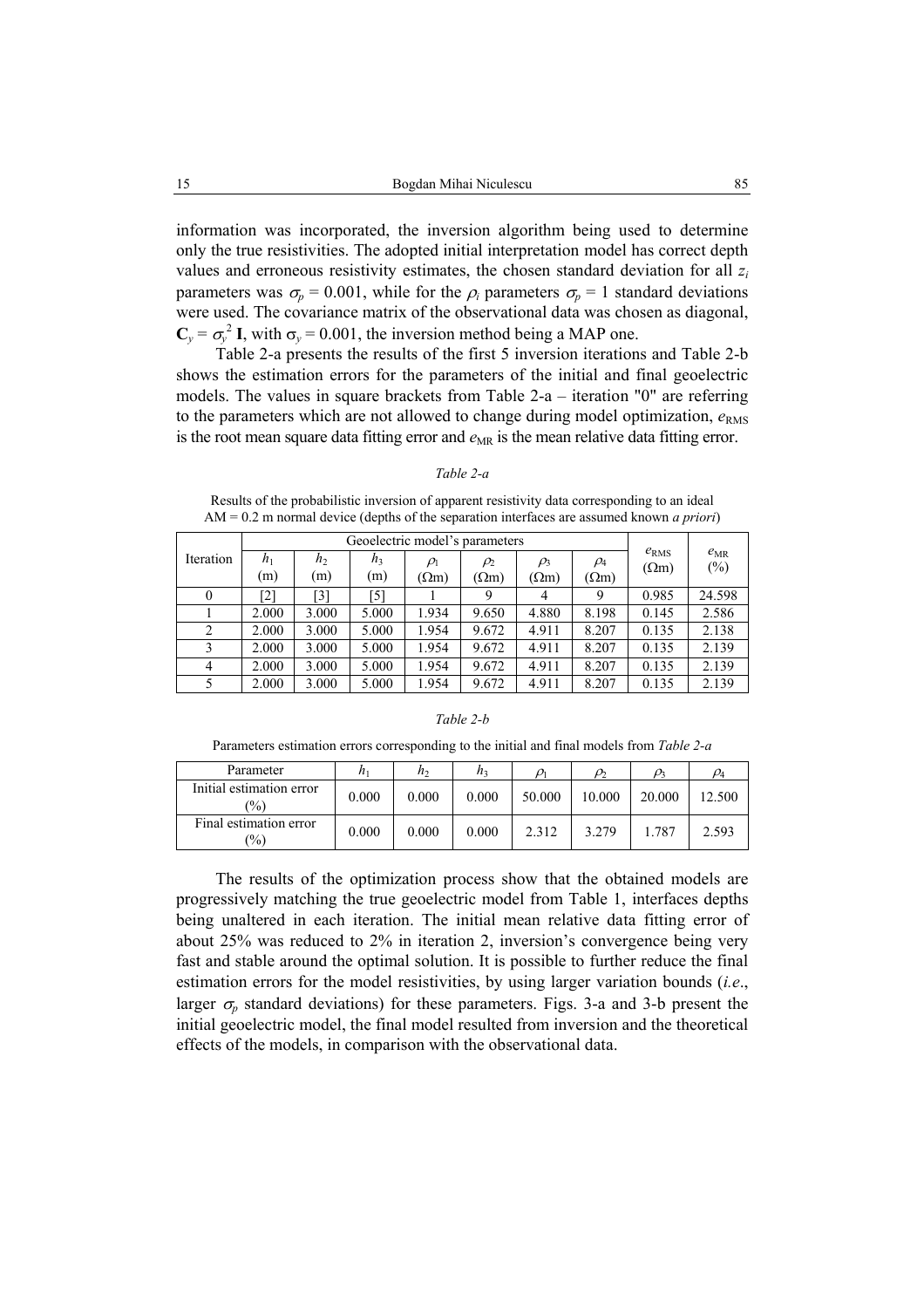

Fig. 3-a – Estimated geoelectric model (depths of the separation interfaces are assumed known *a priori*), its theoretical effect and the observational data corresponding to an ideal normal device  $AM = 0.2$  m. The initial mean relative data fitting error is 24.6%.



Fig. 3-b – Optimal geoelectric model resulted from the probabilistic inversion, its theoretical effect and the observational data corresponding to an ideal normal device  $AM = 0.2$  m. The final mean relative data fitting error is 2.1%.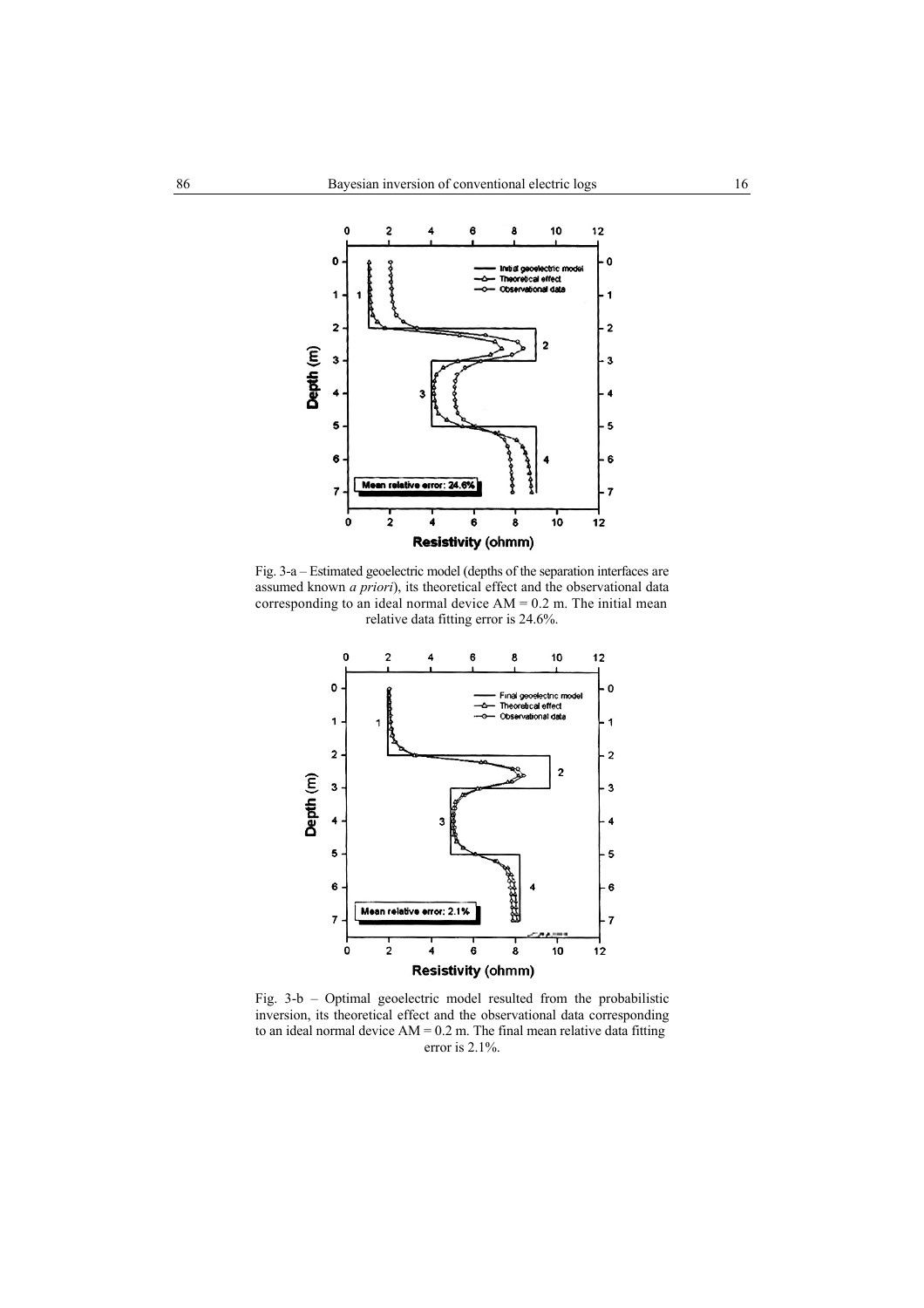The probabilistic inversion algorithm was also tested in the hypothesis of available *a priori* information about some of the model resistivities. By analyzing the theoretical response of the normal  $AM = 0.2$  m device, it is easily seen that the true resistivities for layers 1, 3 and 4 can be estimated from the dataset itself. Consequently, an initial interpretation model was selected for which these resistivity values were assumed known, then the model was optimized without altering them. Standard deviations of  $\sigma_p = 0.001$  were used for the resistivities of layers 1, 3 and 4, the rest of the model parameters having assigned  $\sigma_p = 1$  standard deviations. The covariance matrix of the observational data was chosen as diagonal,  $C_y = \sigma_y^2 I$ , with  $\sigma_y = 0.001$ , the inversion operating in MAP mode.

Table 3-a presents the first 8 iterations of the optimization procedure. The values in square brackets, in iteration "0", are referring to the parameters which are assumed known and not allowed to change. It may be observed that the inversion algorithm has improved the initial interpretation model, the mean relative data fitting error  $e_{MR}$  being reduced from about 15% to 1% in 5 iterations. The convergence rate was a bit slower with respect to the previous case, the model parameters and the associated estimation errors becoming stable in iteration 5. Further iterations did not refine the model, but the estimation errors can be reduced even more by specifying larger variation bounds for the unknown parameters. The resistivities of layers 1, 3 and 4 were practically unaltered, due to the very small *a priori* variances associated to them. On the other hand, it should be emphasized that the algorithm uses Gaussian probability densities, not uniform ones, so it is possible that the values of *a priori* known parameters might be slightly changed during the inversion.

Table 3-b shows the initial and final estimation errors for the geoelectric model parameters, the final model being substantially improved. The negligible altering of some parameters for which correct starting values were estimated (depth of interface 2 and resistivity of layer 4), without imposing hard constraints, is a specific effect of any automatic interpretation algorithm which tries to find a global optimal solution. Figs. 4-a and 4-b present the initial and final geoelectric models, as well as their theoretical effects in comparison with the observational data.

A final example of automatic interpretation by means of probabilistic inverse modeling concerns the processing of apparent resistivity logs affected by geological noise. For this purpose, the observational data represented by the normal AM = 0.2 m device response were contaminated with a pseudorandom noise of  $\pm$ 10% amplitude. Fig. 5-a shows the estimated geoelectric model, its theoretical effect and one of pseudorandom datasets. Diagonal covariance matrices were used for processing,  $C_y = \sigma_y^2 I$  and  $C_p = \sigma_p^2 I$ , with  $\sigma_y = 0.1$  and  $\sigma_p = 1$ . In this case, the probabilistic inversion algorithm behaves like a ridge regression one (Levenberg, 1994; Marquardt, 1963), the ratio  $k = \sigma_y / \sigma_p$  measuring the relative importance of the information provided by the data in comparison with the *a priori* information about the model parameters.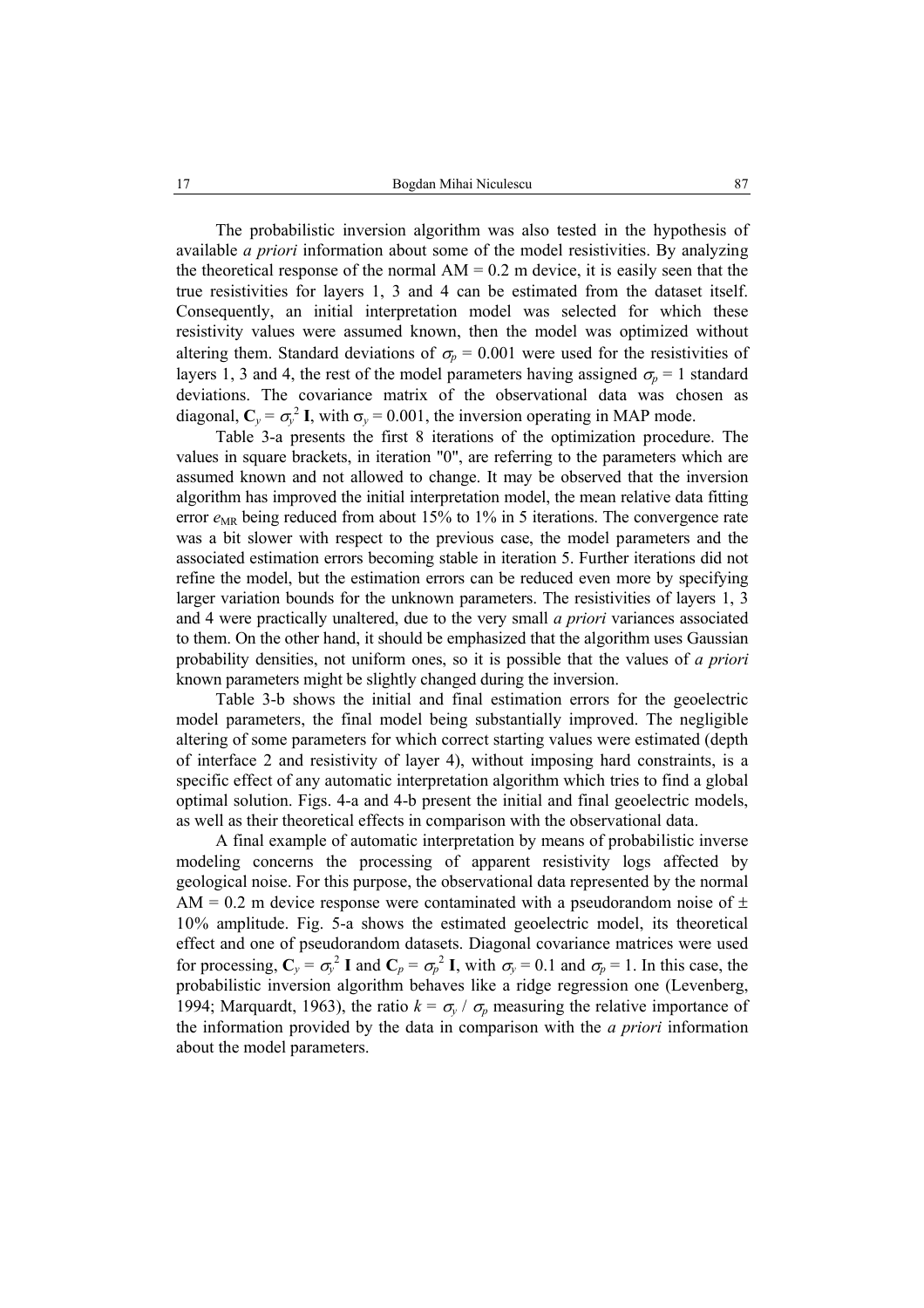# *Table 3-a*

|           | Geoelectric model's parameters |                |                |              |              |              |              |                               |                    |
|-----------|--------------------------------|----------------|----------------|--------------|--------------|--------------|--------------|-------------------------------|--------------------|
| Iteration | $h_1$                          | h <sub>2</sub> | h <sub>3</sub> | $\rho_1$     | $\rho_2$     | $\rho_3$     | $\rho_4$     | $e_{\rm RMS}$<br>$(\Omega m)$ | $e_{MR}$<br>$(\%)$ |
|           | (m)                            | (m)            | (m)            | $(\Omega m)$ | $(\Omega m)$ | $(\Omega m)$ | $(\Omega m)$ |                               |                    |
| $\theta$  | 1.5                            | 3              | 5.5            | [2]          | 8.5          | [5]          | [8]          | 1.129                         | 14.910             |
|           | 1.579                          | 3.280          | 5.149          | 2.000        | 7.104        | 5.000        | 8.079        | 0.825                         | 10.046             |
| 2         | 1.992                          | 3.117          | 5.073          | 2.000        | 8.119        | 5.000        | 8.081        | 0.381                         | 2.520              |
| 3         | 1.948                          | 3.086          | 5.018          | 2.000        | 9.089        | 5.000        | 8.081        | 0.155                         | 1.420              |
| 4         | 1.954                          | 3.068          | 5.013          | 2.000        | 9.175        | 5.000        | 8.081        | 0.133                         | 1.218              |
| 5         | 1.955                          | 3.048          | 5.012          | 2.000        | 9.211        | 5.000        | 8.081        | 0.125                         | 1.126              |
| 6         | 1.954                          | 3.054          | 5.012          | 2.000        | 9.196        | 5.000        | 8.081        | 0.127                         | 1.155              |
| 7         | 1.955                          | 3.051          | 5.012          | 2.000        | 9.204        | 5.000        | 8.081        | 0.126                         | 1.138              |
| 8         | 1.955                          | 3.052          | 5.012          | 2.000        | 9.202        | 5.000        | 8.081        | 0.126                         | 1.143              |

Results of the probabilistic inversion of apparent resistivity data corresponding to an ideal AM = 0.2 m normal device (some of the model resistivities are assumed known *a priori*)

# *Table 3-b*

Parameters estimation errors corresponding to the initial and final models from Table 3-a

| Parameter                                 | $n_1$  | n <sub>2</sub> | $n_3$  | $\rho_{\scriptscriptstyle 1}$ | $\alpha$ | $\rho_{2}$ |       |
|-------------------------------------------|--------|----------------|--------|-------------------------------|----------|------------|-------|
| Initial estimation error<br>$\frac{1}{2}$ | 25.000 | 0.000          | 10.000 | 0.000                         | 15.000   | 0.000      | 0.000 |
| Final estimation error<br>$\frac{1}{2}$   | 2.251  | 1.602          | 0.239  | 0.000                         | 7.890    | 0.000      | .010  |



Fig. 4-a – Estimated geoelectric model (some of the model resistivities are assumed known *a priori*), its theoretical effect and the observational data corresponding to an ideal normal device  $AM = 0.2$  m. The initial mean relative data fitting error is 14.9%.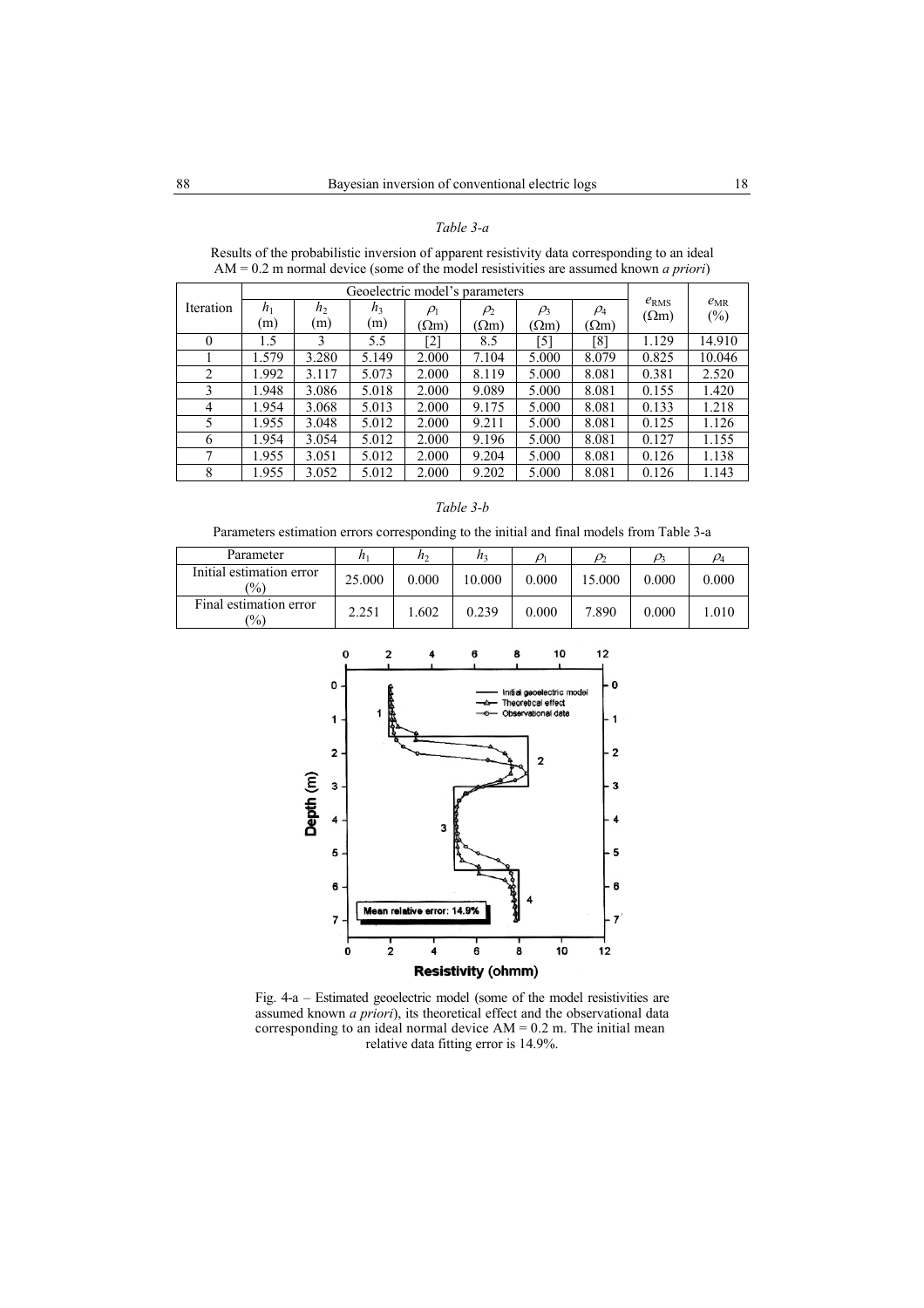

Fig. 4-b – Optimal geoelectric model resulted from the probabilistic inversion, its theoretical effect and the observational data corresponding to an ideal normal device  $AM = 0.2$  m. The final mean relative data fitting error is 1.1%.



Fig. 5-a – Estimated geoelectric model, its theoretical effect and the observational data  $(± 10\%$  pseudorandom noise added) corresponding to an ideal normal device  $AM = 0.2$  m. The initial mean relative data fitting error is 20.9%.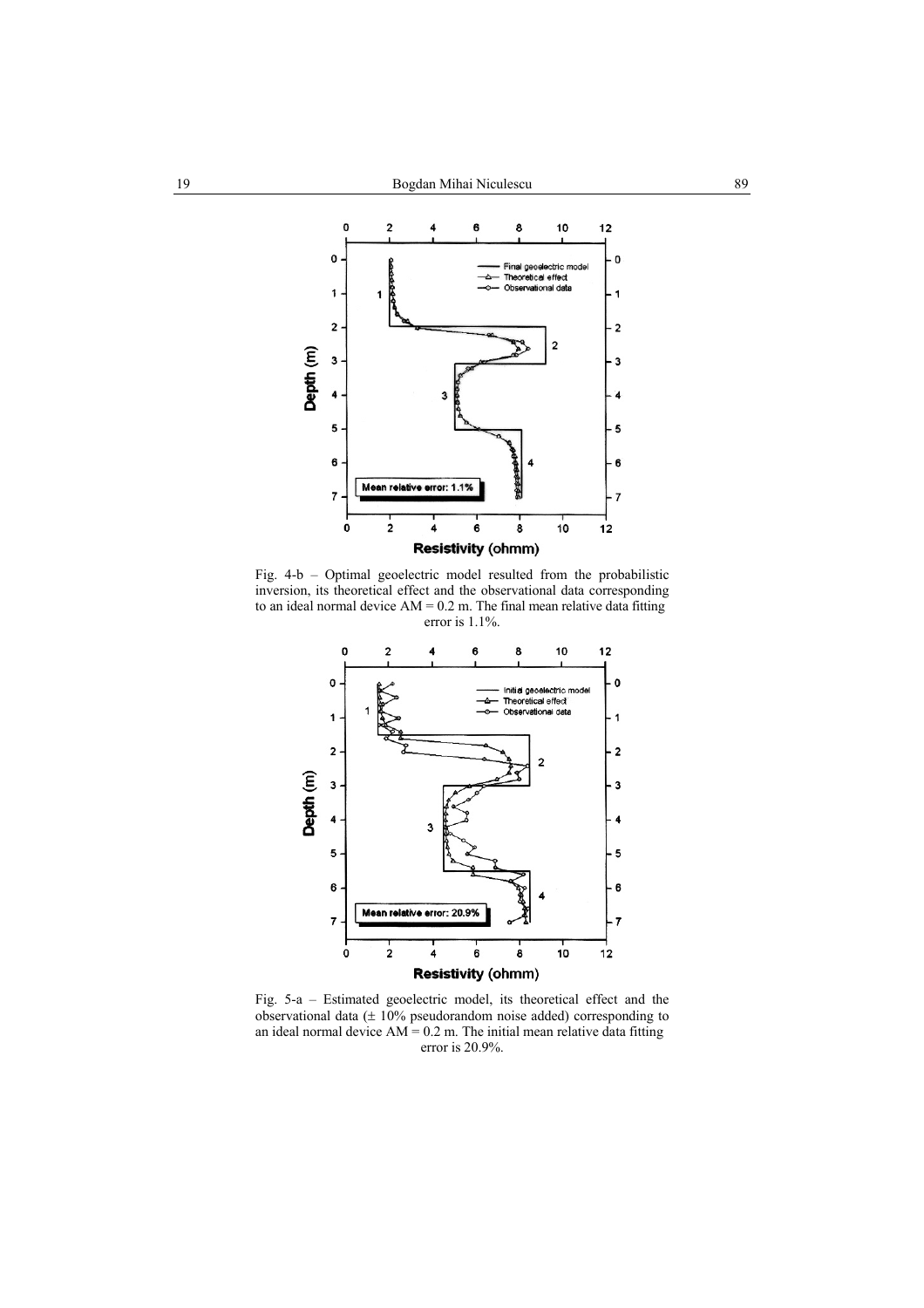

Fig. 5-b – Optimal geoelectric model resulted from the probabilistic inversion, its theoretical effect and the noisy observational data corresponding to an ideal normal device  $AM = 0.2$  m. The final mean relative data fitting error is 11.3%.

Table 4-a illustrates the optimization of the initial geoelectric model, described by iteration "0". Due to the noise, the final data fitting errors were larger than in the previous cases, the initial mean relative error  $e_{MR}$  of about 21% being reduced to 11% in 3 iterations, when convergence was obtained. Table 4-b presents the parameters estimation errors for the initial and final models, with respect to the true parameters from Table 1. It may be observed that the inversion has considerably optimized the initial model, justifying the use of such probabilistic algorithms for the interpretation of real electric logs affected by the inherent geological noise. Fig. 5-b presents the optimal geoelectric model resulted from inversion and the noisy data fitting by the model theoretical response.

The  $C_v$  and  $C_p$  matrices used in the probabilistic inversion algorithm are, in fact, covariance matrices, their diagonal elements storing the variances (dispersions) of the probability densities assigned to observational data and, respectively, the model parameters. The diagonal character of these matrices is justified by the lack of any correlation between different data samples or between the model parameters.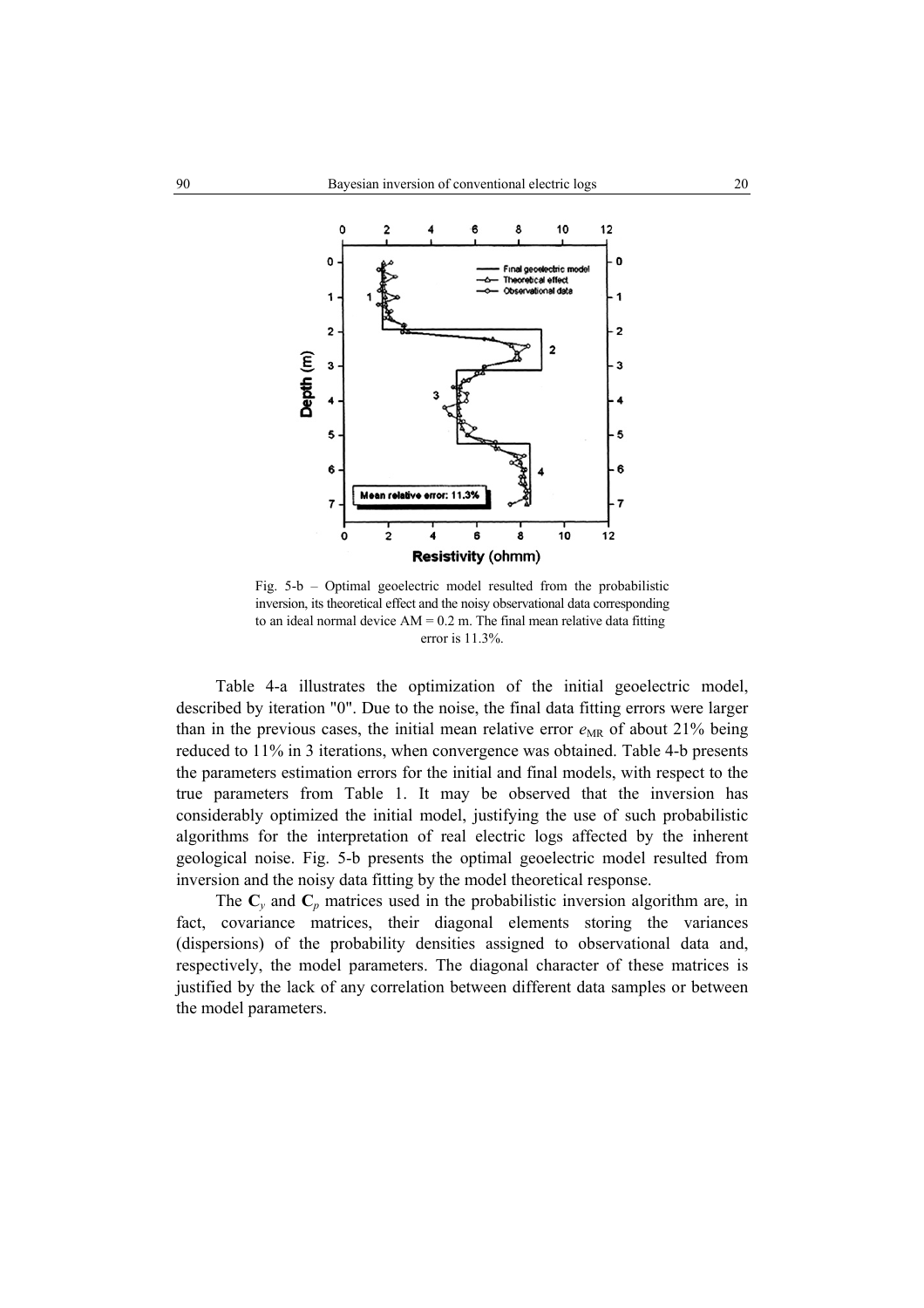# *Table 4-a*

Results of the probabilistic inversion of apparent resistivity data corresponding to an ideal AM = 0.2 m normal device  $(\pm 10\%$  pseudorandom noise added to data)

|                  | Geoelectric model's parameters |                |                |              |              |              |              |              |                 |
|------------------|--------------------------------|----------------|----------------|--------------|--------------|--------------|--------------|--------------|-----------------|
| <b>Iteration</b> | $h_1$                          | h <sub>2</sub> | h <sub>3</sub> | $\rho_1$     | $\rho_2$     | $\rho_3$     | $\rho_4$     | $e_{RMS}$    | $e_{MR}$<br>(%) |
|                  | (m)                            | (m)            | (m)            | $(\Omega m)$ | $(\Omega m)$ | $(\Omega m)$ | $(\Omega m)$ | $(\Omega m)$ |                 |
| $\theta$         | 1.5                            | 3              | 5.5            | 1.5          | 8.5          | 4.5          | 8.5          | 1.275        | 20.929          |
|                  | 1.536                          | 3.244          | 5.329          | 1.549        | 7.189        | 5.507        | 8.252        | 0.930        | 15.066          |
| $\overline{2}$   | 1.773                          | 2.496          | 5.133          | 1.562        | 7.707        | 5.232        | 8.342        | 0.976        | 13.553          |
| 3                | 2.145                          | 2.927          | 5.245          | 1.896        | 9.278        | 5.601        | 8.383        | 0.741        | 10.318          |
| 4                | 2.129                          | 2.983          | 5.256          | 2.210        | 10.491       | 5.247        | 8.401        | 0.624        | 11.320          |
| 5                | 2.154                          | 2.980          | 5.249          | 2.225        | 10.688       | 5.237        | 8.393        | 0.624        | 11.373          |
| 6                | 2.121                          | 2.993          | 5.259          | 2.202        | 10.350       | 5.245        | 8.451        | 0.626        | 11.323          |
| 7                | 2.159                          | 2.985          | 5.244          | 2.234        | 10.697       | 5.195        | 8.394        | 0.625        | 11.466          |
| 8                | 2.114                          | 2.999          | 5.255          | 2.199        | 10.240       | 5.244        | 8.399        | 0.626        | 11.316          |

#### *Table 4-b*

Parameters estimation errors corresponding to the initial and final models from *Table 4-a*

| Parameter                                 | $\mathfrak{n}$ | n <sub>2</sub> | $n_3$  | $\rho_{\text{l}}$ | $\rho_2$ | $\rho_{3}$ | $\rho_4$ |
|-------------------------------------------|----------------|----------------|--------|-------------------|----------|------------|----------|
| Initial estimation error<br>$\frac{1}{2}$ | 25.000         | 0.000          | 10.000 | 25.000            | 15.000   | 10.000     | 6.250    |
| Final estimation error<br>$\frac{1}{2}$   | 5.717          | 0.029          | 5.099  | 9.981             | 2.401    | 4.875      | 4.997    |

#### **4. CONCLUSIONS**

An inverse modeling method based on a maximum generality Bayesian approach is proposed as a technique for the interpretation of conventional borehole apparent resistivity logs. The algorithm uses multilayered interpretation models with planar-parallel separation interfaces, being able to considerably improve an initial estimate of the true geoelectric model by taking into account the available *a priori* information related to the model parameters or the measured data, as well as the random geological noise.

One of the probabilistic inversion's advantages is represented by the flexibility of selecting the initial geoelectric model of the formations crossed by a borehole. In this respect, the inversion's convergence may be obtained through a convenient choice of the model parameters covariance matrix **C***p*, if no *a priori* information is available. During the optimization, if abnormal values are obtained for some parameters the process can be restarted after changing their corresponding standard deviations, which may lead to convergence and a final solution which is very close to the true geoelectric model. Another advantage consists in the possibility of incorporating, in a probabilistic way, physical or dimensional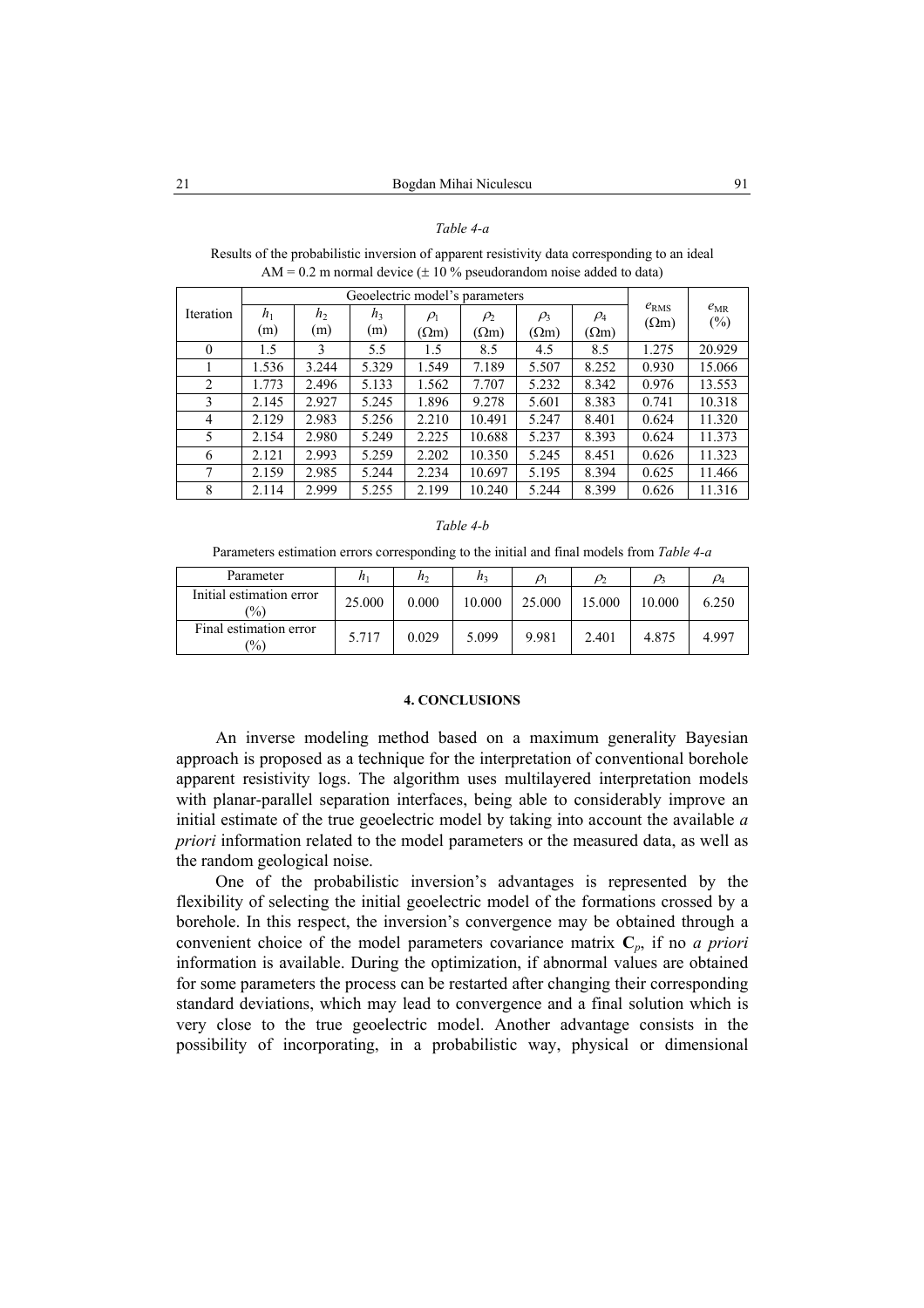constraints regarding the model parameters, in order to avoid final interpretation models which are unrealistic from a physical or geological perspective.

The efficiency of the elaborated inverse modeling software has been demonstrated through several examples, but its application possibilities are much more extended and able to cover complex geological situations. Although the software was especially designed for the inversion of conventional borehole apparent resistivity logs, the mathematical and numerical algorithm may be used for the automatic interpretation of any kind of geophysical data, by suitable modification of the  $f(\mathbf{p}, \mathbf{x})$  forward modeling component.

#### REFERENCES

- ANDERSEN, K.E., BROOKS, S.P., HANSEN, M.B. (2003), *Bayesian inversion of geoelectrical resistivity data*. J. Roy. Stat. Soc. B, **65**, Part 3, 619–642.
- DUIJNDAM, A.J. (1988), *Bayesian estimation in seismic inversion. Part I: Principles*. Geophys. Prospect., **36**, 878–898.
- DUIJNDAM, A.J. (1988), *Bayesian estimation in seismic inversion. Part II: Uncertainty analysis.* Geophys. Prospect., **36**, 899–918.
- GOLTSMAN, F.M. (1971), *Statistical interpretation models.* Nauka Publishing House, Moscow (in Russian).
- HOVERSTEN, G.M., MORRISON, H.F. (1982), *Comparison of five least-squares inversion techniques in resistivity sounding.* Geophys. Prospect*.*, **30**, 688–715.
- INMAN, J.R., RYU, J., WARD, S.H. (1973), *Resistivity inversion.* Geophysics, **38**, 1088–1108.
- INMAN, J.R. (1975), *Resistivity inversion with ridge-regression.* Geophysics, **40**, 798–817.
- JACKSON, D.D., MATSUURA, M. (1985), *A Bayesian approach to nonlinear inversion.* J. Geophys. Res., **90**, 581–591.
- JUPP, D.L., VOZOFF, K. (1975), *Stable iterative methods for the inversion of geophysical data.* Geophys. J. Roy. Astr. S., **42**, 67–72.
- LEVENBERG, K. (1944), *A Method for the Solution of Certain Problems in Least Squares.* Q. Appl. Math., **2**, 164–168.
- MARQUARDT, D. (1963), *An Algorithm for Least-Squares Estimation of Nonlinear Parameters*. SIAM J. Appl. Math., **11**, 431–441.
- MOSEGAARD, K., TARANTOLA, A. (2002), *Probabilistic Approach to Inverse Problems.* In: W. Lee, H. Kanamori, P. Jennings and C. Kisslinger, eds., International Handbook of Earthquake & Engineering Seismology, Part A: Academic Press Inc., e-book.
- LANCZOS, C. (1961), *Linear Differential Operators.* Van Nostrand Co., London.
- LOKE, M.H., BARKER, R.D. (1996), *Rapid least-squares inversion of apparent resistivity pseudosections by a quasi-Newton method.* Geophys. Prospect., **44**, 131–152.
- MALINVERNO, A., TORRES-VERDIN, C. (2000), *Bayesian inversion of DC electrical measurements with uncertainties for reservoir monitoring.* Inverse Probl., **16**, 1343–1356.
- NICULESCU, B.M. (2006), *Forward electric modeling Applications in borehole geophysics.* University of Bucharest Publishing House, Bucharest (in Romanian).
- NICULESCU, B.M. (2006), *Inverse electric modeling Applications in borehole geophysics.* University of Bucharest Publishing House, Bucharest (in Romanian).
- NICULESCU, B.M. (2002), *Contributions to the electric modeling of stratified media. Specific applications in borehole geophysics.* Ph.D. Thesis, University of Bucharest, Bucharest (in Romanian).